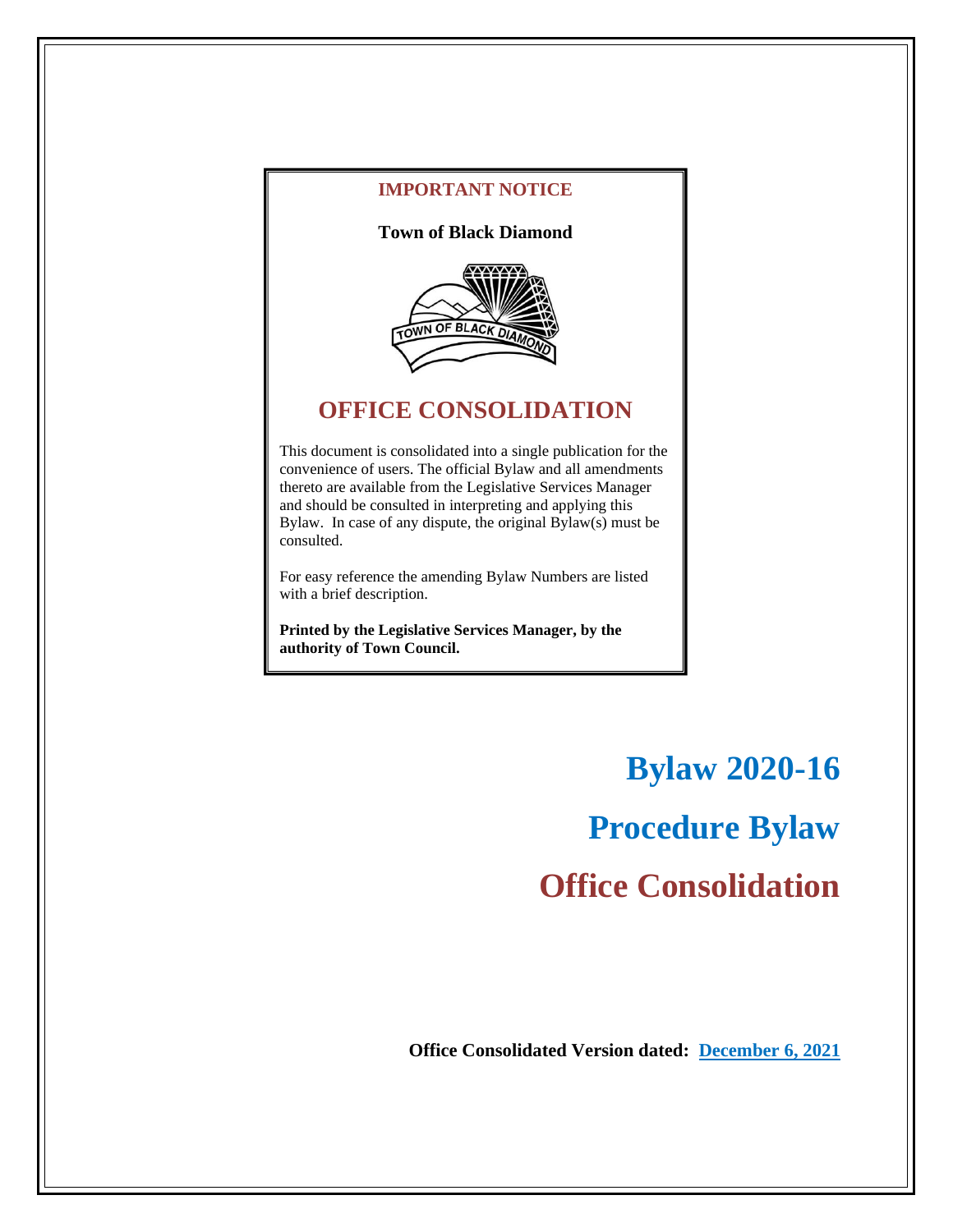## **Includes Amending Bylaws:**

| Bylaw $#$ | <b>Description/Purpose</b>                     | 3rd Reading Date |
|-----------|------------------------------------------------|------------------|
| 2021-17   | Replace section 6.2 – Regular Meeting schedule | December 1, 2021 |
|           |                                                |                  |
|           |                                                |                  |
|           |                                                |                  |
|           |                                                |                  |
|           |                                                |                  |
|           |                                                |                  |
|           |                                                |                  |
|           |                                                |                  |
|           |                                                |                  |
|           |                                                |                  |
|           |                                                |                  |
|           |                                                |                  |
|           |                                                |                  |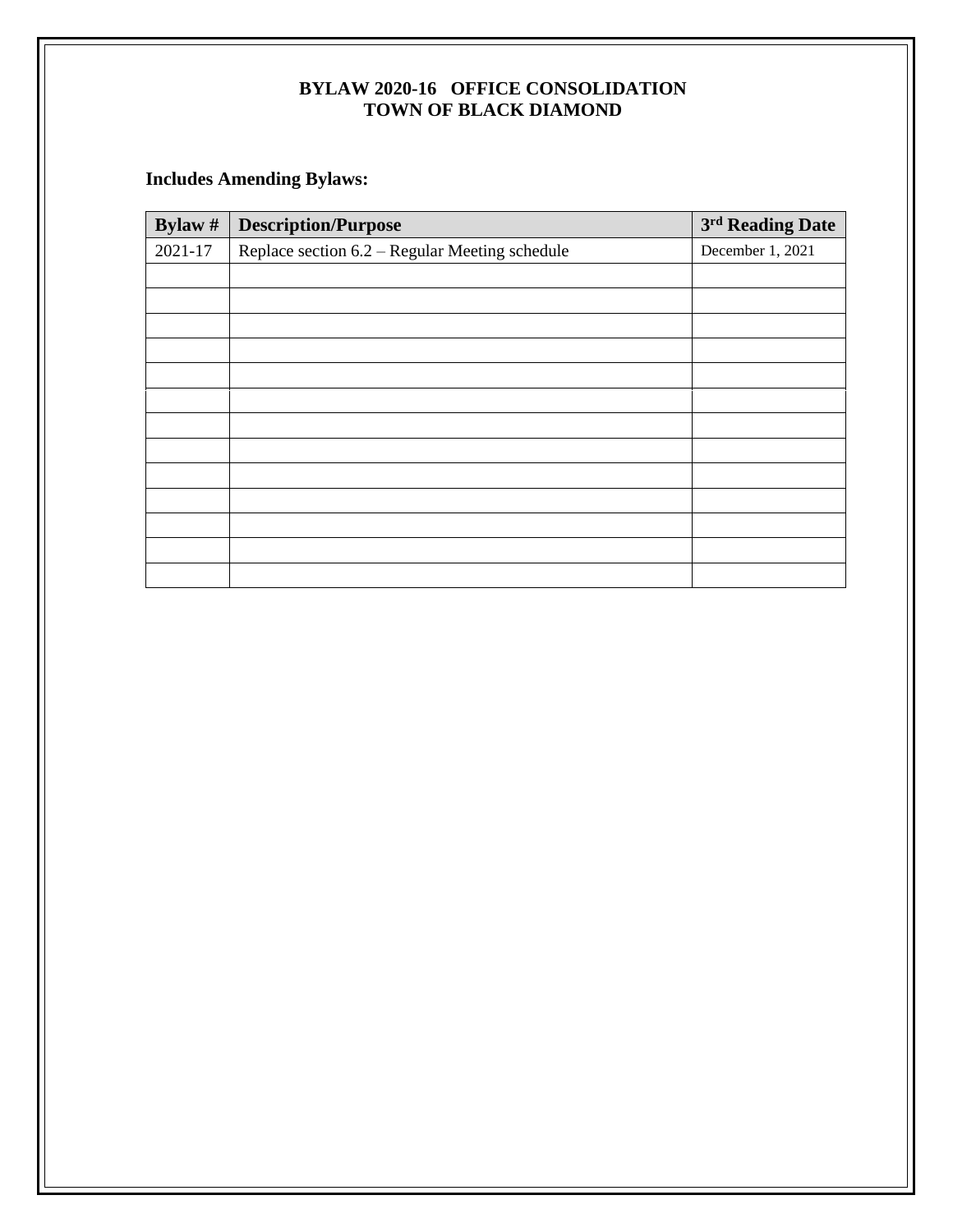## **A BYLAW OF THE TOWN OF BLACK DIAMOND IN THE PROVINCE OF ALBERTA, CANADA, TO REGULATE THE PROCEEDINGS AND CONDUCT OF COUNCIL AND COUNCIL COMMITTEE MEETINGS.**

**WHEREAS**, the *Municipal Government Act*, R.S.A. 2000, Chapter M-26, as amended, provides that a Council may pass Bylaws in relation to the procedure and conduct of Council, and Committees established by Council, and may regulate the conduct of Councillors and Members of Committees established by Council;

**AND WHEREAS**, Council has deemed it necessary to regulate the procedure and conduct at meetings of Council and Committees established by Council;

**NOW THEREFORE** the Council of the Town of Black Diamond, in the Province of Alberta, duly assembled, hereby enacts as follows:

#### <span id="page-2-0"></span>**1. TITLE**

**1.1.** This Bylaw may be cited as the "Procedure Bylaw".

#### <span id="page-2-1"></span>**2. CONTENTS**

| 1.  | Title.                                                              |  |
|-----|---------------------------------------------------------------------|--|
| 2.  |                                                                     |  |
| 3.  |                                                                     |  |
| 4.  |                                                                     |  |
| 5.  |                                                                     |  |
| 6.  |                                                                     |  |
| 7.  |                                                                     |  |
| 8.  |                                                                     |  |
| 9.  |                                                                     |  |
| 10. | Agenda.                                                             |  |
| 11. |                                                                     |  |
| 12. |                                                                     |  |
| 13. |                                                                     |  |
| 14. |                                                                     |  |
| 15. | Recess.                                                             |  |
| 16. |                                                                     |  |
| 17. | Point of Information, Order, Procedure and Question of Privilege 12 |  |
| 18. |                                                                     |  |
| 19. |                                                                     |  |
| 20. | <b>Amendments</b>                                                   |  |
| 21. |                                                                     |  |
| 22. |                                                                     |  |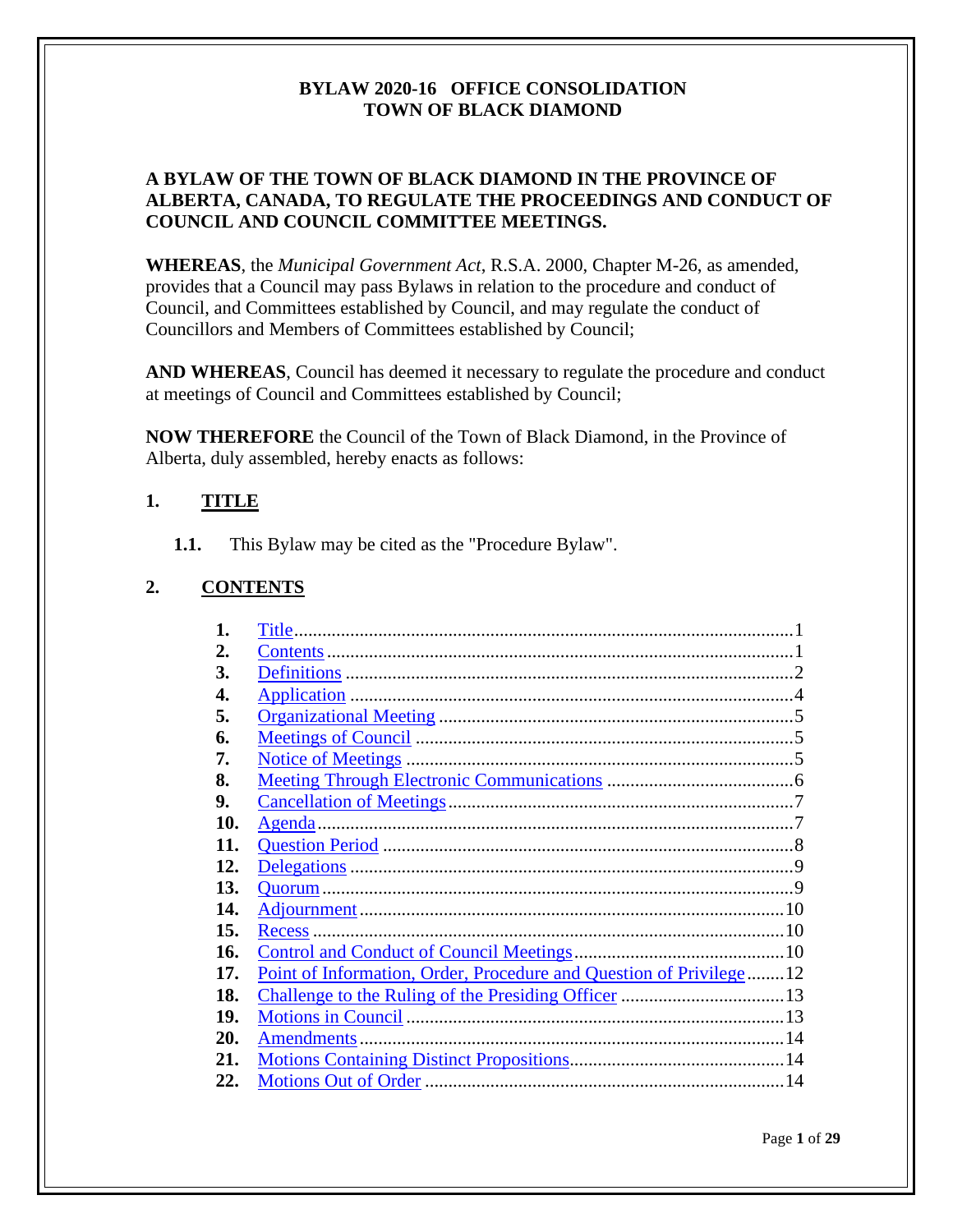| .20                                                                |
|--------------------------------------------------------------------|
|                                                                    |
| .22                                                                |
| 22                                                                 |
|                                                                    |
|                                                                    |
| Schedule "C" – Order of Business at Organizational Meetings<br>.25 |
| .26                                                                |
|                                                                    |

#### <span id="page-3-0"></span>**3. DEFINITIONS**

- **3.1.** "*Act*" means the *Municipal Government Act*, R.S.A. 2000 M-26, as amended;
- **3.2.** "*Administrative Inquiry*" means a written request from a Member of Council to the Administration, made at a meeting, for the future provision of information and report;
- **3.3.** "*Administrative Representative*" means the senior Administration resource person appointed to a Committee by the CAO;
- **3.4.** "*Agenda*" means the list and order of business items for any meeting of Council or Committees;
- **3.5.** "*Bylaw*" means a Bylaw of the Town;
- **3.6.** "*CAO*" or "*Chief Administrative Officer*" means the person appointed to the position by the Council of the Town of Black Diamond to carry out the power, duties and functions of the CAO. It may also mean a person appointed to this position on an interim basis, or a person to whom the CAO has delegated their authorities to, in accordance with the Town of Black Diamond Chief Administrative Officer Bylaw;
- **3.7.** "*Chairperson*" means the Member elected from among the Members of a Committee to preside at all meetings of the Committee;
- **3.8.** "*Closed Session*" means a part of the meeting closed to the public at which no resolution or Bylaw may be passed, except a resolution to revert to a meeting held in public;
- **3.9.** "*Committee*" means a Committee, board, commission, authority, task force or any other public body established by Council pursuant to this Bylaw;
- **3.10.** "*Council*" means the Mayor and Councillors of the Town of Black Diamond;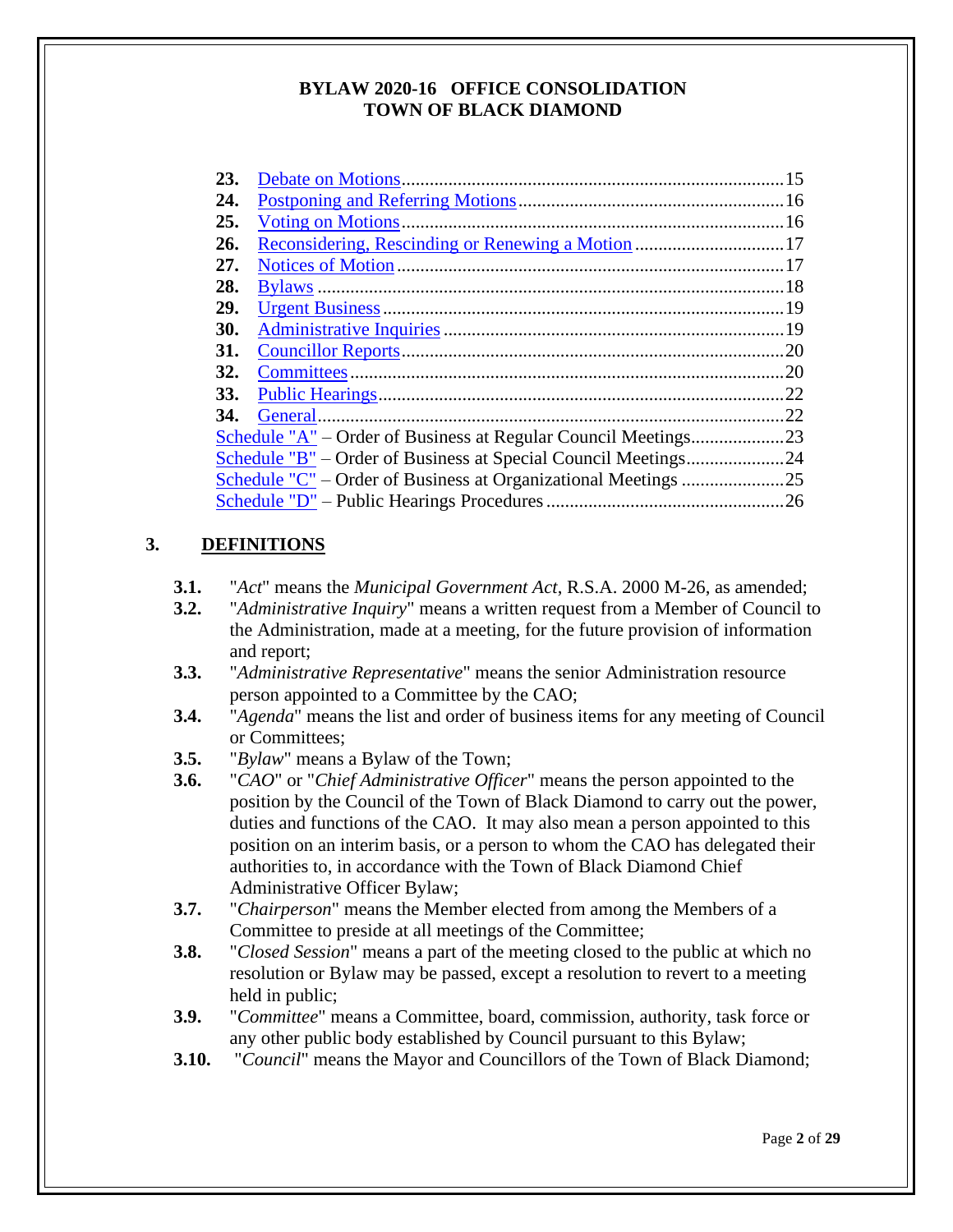- **3.11.** "*Delegation"* means any person or group of people making a scheduled presentation at a meeting;
- **3.12.** "*Deputy Mayor*" means a Member of Council appointed pursuant to this Bylaw to act as Mayor in the absence or incapacity of the Mayor;
- **3.13.** "*Mayor*" means the Member of Council duly elected as Mayor and continuing to hold office;
- **3.14.** "*Member*" means a Member of Council duly elected and continuing to hold office, or a Member of a Committee duly appointed by Council;
- **3.15.** "*Notice of Motion*" is the means by which a Member of Council brings business before Council;
- **3.16.** "*Officer*" means the Chief Administrative Officer, Legislative Services Manager, Finance Manager and Planning & Development Officer;
- **3.17.** "*Pecuniary Interest"* means something which could monetarily affect a Member, their spouse or adult interdependent partner, or children, their parents or the parents of their spouse, or a business which employs a Member, or in which they have an interest;
- **3.18.** "*Point of Information"* means a request or statement directed to the Presiding Officer, or through the Presiding Officer to another Member or to the Administration, for or about information relevant to the business at hand, but not related to a Point of Procedure;
- **3.19.** "*Point of Order*" means the raising of a question by a Member with the view of calling attention to any departure from this Bylaw or the customary proceedings in debate or in the conduct of Council's business;
- **3.20.** "*Point of Procedure*" means a question directed to the Presiding Officer to obtain information on a matter of parliamentary law or the rules of Council to assist a Member to:
	- **a)** make an appropriate motion,
	- **b)** raise a Point of Order,
	- **c)** understand the procedure, or
	- **d)** understand the effect of a motion;
- **3.21.** "*Presiding Officer*" means the Mayor, or in the absence of the Mayor, the Deputy Mayor, or in the absence of the Deputy Mayor, any other Member of Council chosen to preside at the meeting;
- **3.22.** "*Public Hearing*" means a meeting of Council convened to hear matters pursuant to the Act;
- **3.23.** "*Question of Privilege*" means raising of a question or any matter which concerns a Member or Council collectively, or the propriety of the conduct of a Member, the Council, its Officers or its visitors, and includes, but is not limited to:
	- **a)** the comfort of Members regarding heating, lighting, ventilation, noise or other disturbance;
	- **b)** conduct or speech of Members, Officers, employees or visitors; or
	- **c)** any speech made against a Member's character or the reputation of Council collectively;

Page **3** of **29**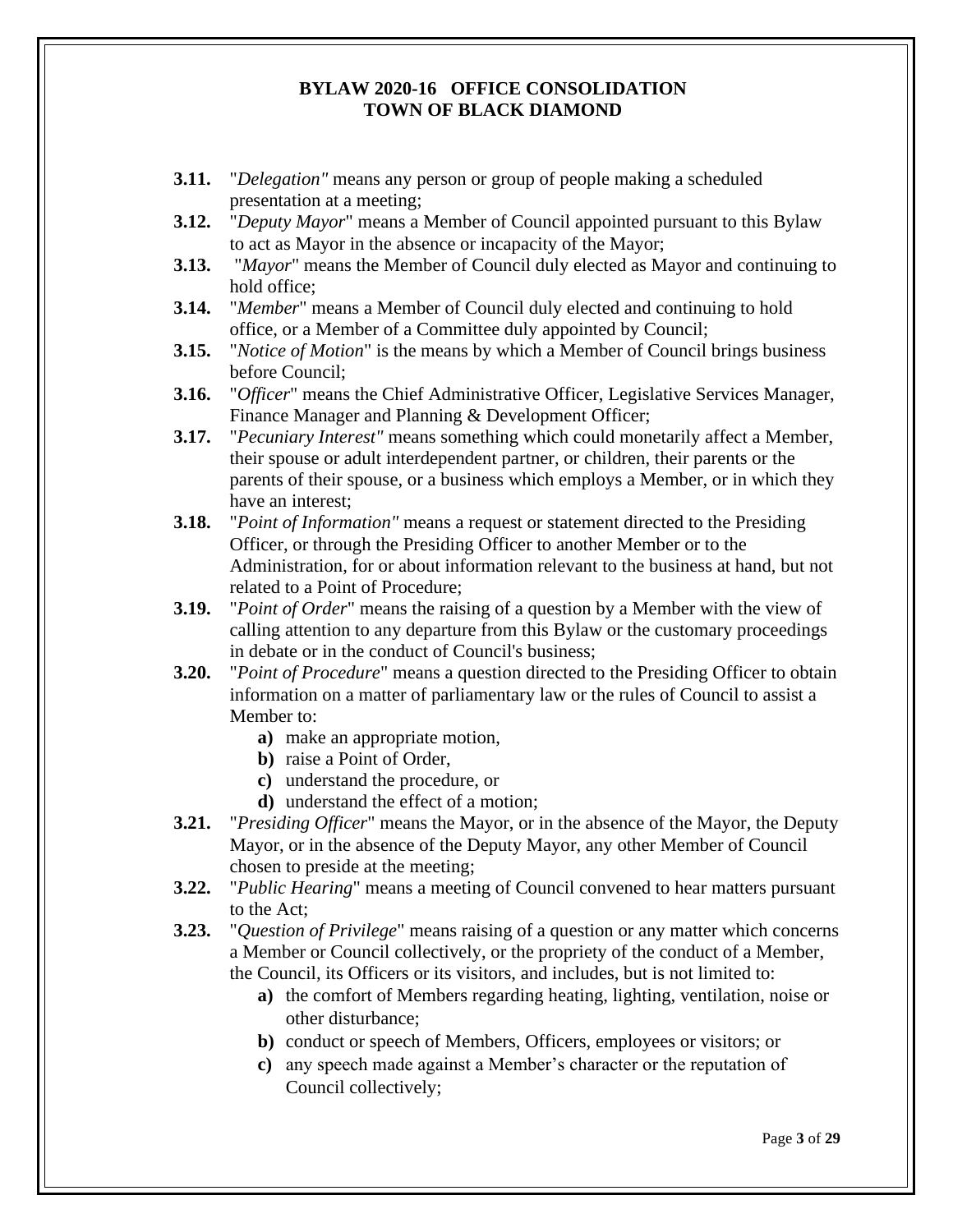- **3.24.** "*Quorum*" means the majority of all Members comprising the Council or Committee, except as provided otherwise by the Act, or by a Terms of Reference for a Committee;
- **3.25.** *"Regular Meeting"* means a meeting regularly scheduled or rescheduled by Council, pursuant to the Act;
- **3.26.** "*Special Meeting*" means a meeting called by the Mayor pursuant to the Act;
- **3.27.** "*Terms of Reference*" means those terms pertinent to the establishment and mandate of a Committee and which may be in addition to or beyond the parameters of this Bylaw;
- **3.28.** "*Town*" means the Corporation or the Town of Black Diamond.

## <span id="page-5-0"></span>**4. APPLICATION**

- **4.1.** This Bylaw applies to:
	- **a)** all Council meetings, and
	- **b)** all Committee meetings, except for:
		- **i.** when Council has granted permission to the Committee to establish its own procedures, and
		- **ii.** there shall be no limit to the number of times a Member may speak to a question, and
		- **iii.** where applicable, tasks assigned by this Bylaw to administrative personnel when referencing a Council meeting shall fall to the Administrative Representative for a Council Committee.
- **4.2.** Where this Bylaw uses the word "Council", it shall also apply to Committees of Council, unless otherwise specified.
- **4.3.** The precedence of the rules governing the procedure of Council is:
	- **a)** the *Municipal Government Act*;
	- **b)** other provincial legislation;
	- **c)** this Bylaw, and;
	- **d)** the current edition of *Robert's Rules of Order and Parliamentary Procedure*.
- **4.4.** Where this Bylaw uses a pronoun or determiner which indicates one gender, it shall include all genders unless the context requires otherwise.
- **4.5.** Subject to the appeal process described in this Bylaw, the Presiding Officer or Chairperson shall interpret procedure.
- **4.6.** In the absence of a statutory obligation, any provision of this Bylaw may be temporarily altered or suspended by an affirmative vote of two-thirds of all Members present. A motion to temporarily alter or suspend this Bylaw is not debatable or amendable.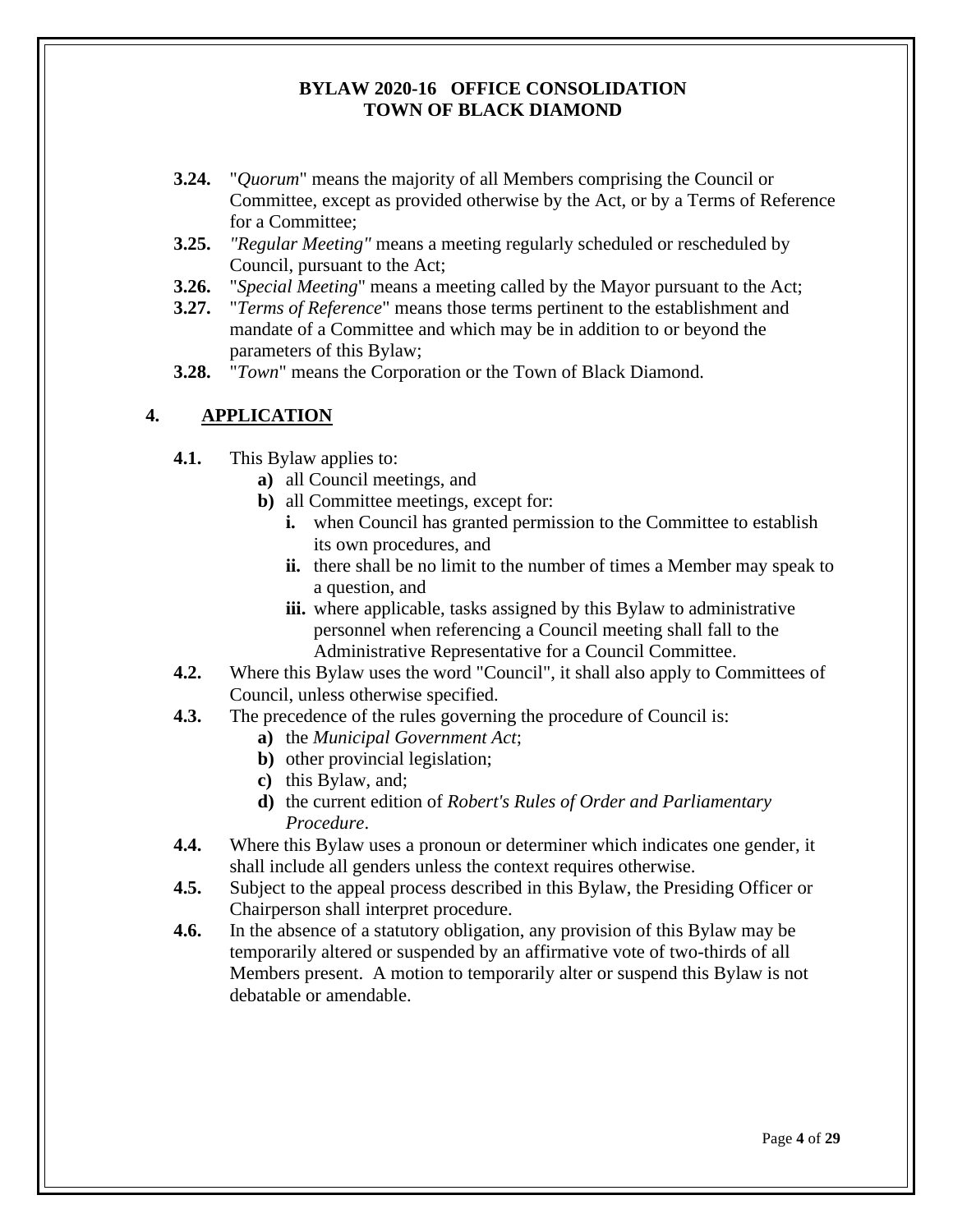## <span id="page-6-0"></span>**5. ORGANIZATIONAL MEETING**

- **5.1.** Council shall hold an Organizational Meeting each year, not later than two weeks after the third Monday in October.
- **5.2.** The CAO shall set the time and place for the Organizational Meeting.
- **5.3.** The order of business for the Organizational Meeting shall be as set out in Schedule "C" but may also include any other business required by the Act, or which Council or the CAO may direct.
- **5.4.** The first meeting immediately following a general municipal election shall be the Organizational Meeting. The Mayor and each Councillor shall take the prescribed Oath of Office as the first order of business. Until the Mayor has taken the Oath of Office, the CAO shall chair the Meeting.

## <span id="page-6-1"></span>**6. MEETINGS OF COUNCIL**

- **6.1.** Meetings of Council shall be held in the Council Chambers unless notice is given in accordance with the Act and this Bylaw that the Meeting will be held elsewhere in the community.
- **6.2.** Effective January 1, 2022, Regular Meetings of Council shall be held on the first Wednesday of each month beginning at 6:30 pm, and the third Wednesday of each month beginning at 6:30 pm unless otherwise advertised by Council, in accordance with the Act and this Bylaw. *2021-17*
	- **6.3.** Special Meetings of Council may be called, as required, and notice of such Special Meetings shall be given in accordance with the provisions of the Act and this Bylaw.
	- **6.4.** A Member who has a Pecuniary Interest in a matter before Council shall disclose the general nature of the Pecuniary Interest, and abstain from discussing the matter or voting on the matter, and leave the room until discussion and voting on the matter are concluded, as prescribed in the Act. A disclosure of Pecuniary Interest shall be recorded in the minutes of the meeting.

## <span id="page-6-2"></span>**7. NOTICE OF MEETINGS**

- **7.1.** For all meetings requiring notice, the notice must be:
	- **a)** issued a minimum of 24 hours prior to the meeting date;
	- **b)** in writing and specify the time, date, location and purpose of the meeting;
	- **c)** emailed or faxed to each Council or Committee Member;
	- **d)** posted on the municipal website; and
	- **e)** given any other notification as requested by Council or the Committee.
- **7.2.** Despite section 7.1, the Mayor may call a Special Meeting of Council on shorter notice, without giving notice to the public, provided two-thirds (2/3) of the whole Council give written consent to holding the Meeting before the meeting begins.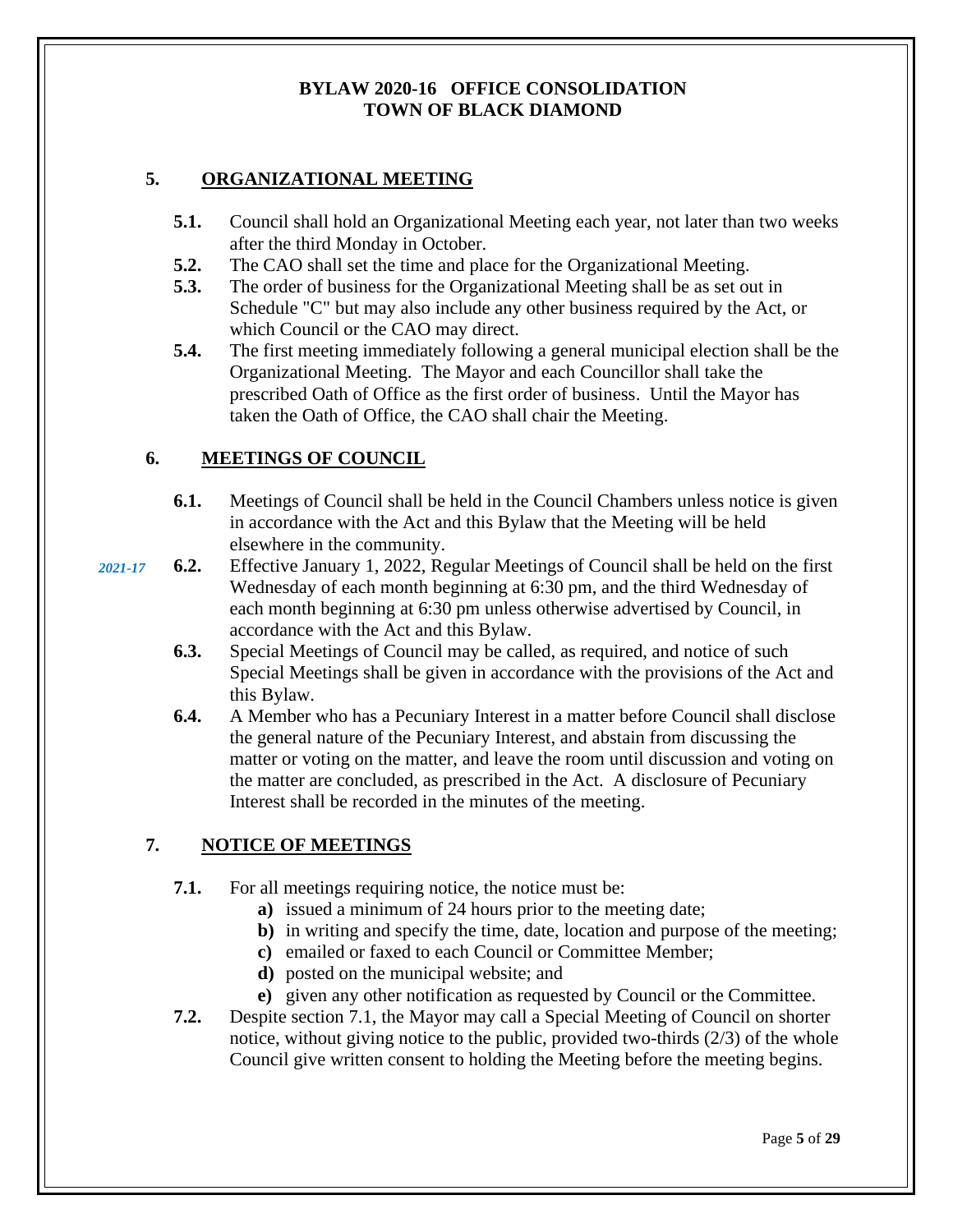**7.3.** Despite section 7.2, if a Special Meeting of Council is called in accordance with section 23.1 of the *Emergency Management Act,* the notice requirements do not apply.

## <span id="page-7-0"></span>**8. MEETING THROUGH ELECTRONIC COMMUNICATIONS**

- **8.1.** Members may attend a Council meeting utilizing electronic communications, in accordance with the Act, and any related regulations.
- **8.2.** Council may use any method of two-way electronic communication available, including but not limited to; telephone conference call platforms, videoconferencing software or other media that provide full audio or audio and visual capabilities.
- **8.3.** Members attending a meeting using electronic communications must ensure that their location is able to support the use of electronic communications, and an appropriate work environment, ensuring that all Members participating in the meeting are able to communicate effectively.
- **8.4.** A Member may attend a Regular Meeting or a Special Meeting by means of electronic communication a maximum of two (2) times per calendar year, unless otherwise approved by a resolution of Council or authorized by the Act or any related regulations.
- **8.5.** No Member attending a Council meeting via electronic communications shall be the Presiding Officer of a meeting unless a majority of Members attend via electronic communications.
- **8.6.** Unless otherwise authorized by the Act or related regulations, Members wishing to attend a meeting via electronic communications must provide written notice to the Legislative Services Manager or the CAO at least two (2) days in advance, to facilitate the attendance and provide notice in accordance with the Act.
- **8.7.** A Member attending a meeting via electronic communications is deemed to be present at the meeting for whatever period of time the electronic communications connection remains active. In the event that the electronic communications connection is lost, the Presiding Officer will confirm the loss of service, and the time of the resulting change in attendance will be recorded in the Minutes.
- **8.8.** Members attending a meeting via electronic communications shall vote verbally, only after all other Members present have voted in their usual manner. In the event that a majority of Members are attending via electronic communications, all Members shall vote verbally as called upon by the Presiding Officer.
- **8.9.** Members may attend a Closed Session using electronic communications only if the Members are able to ensure that their location provides privacy for confidential participation in the Closed Session.
- **8.10.** Council may request or permit any person or group, such as but not limited to, a contractor, consultant, auditor, lawyer or other advisors to attend a Closed Session using electronic communications, only if such persons can confirm their ability to ensure privacy for confidential participation in the Closed Session.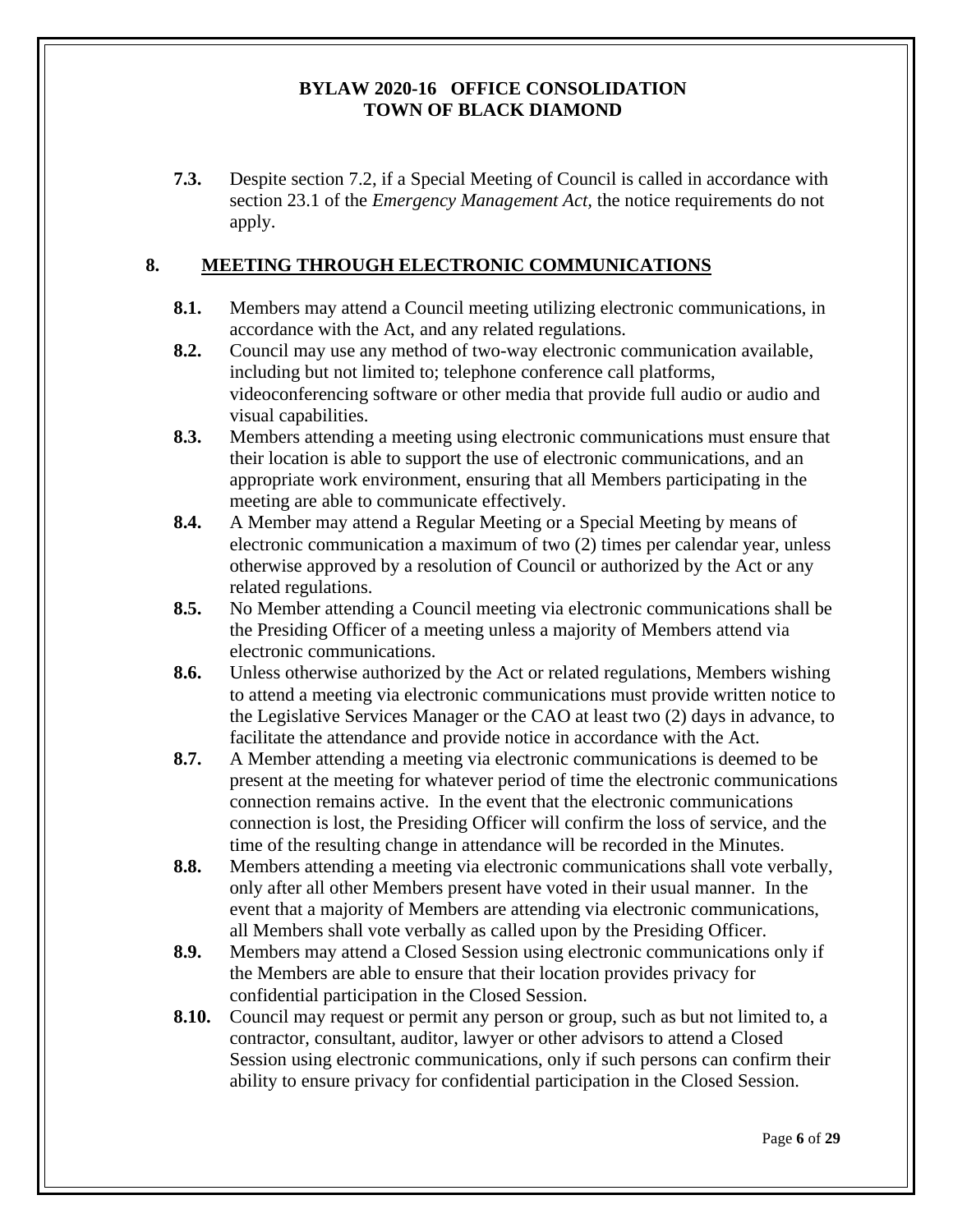## <span id="page-8-0"></span>**9. CANCELLATION OF MEETINGS**

**9.1.** A Council meeting may be cancelled, by resolution of Council, in accordance with the Act and this Bylaw, including the cancellation of any or all Regular Meetings in the months of July and August.

## <span id="page-8-1"></span>**10. AGENDA**

- **10.1.** The Agenda shall list the items and order of business for the Council meeting.
- **10.2.** The normal order of business for a Regular Meeting of Council or a Special Meeting of Council shall be set out in Schedules "A" and "B", except:
	- **a)** when a previous meeting has been adjourned for lack of a Quorum and no Special Meeting has been called to deal with the business of the adjourned meeting, the Agenda items from the adjourned meeting must be dealt with before any items on the current Agenda; or
	- **b)** when Administration presents an altered order of business at a Regular Meeting, which is adopted by a two-thirds (2/3) vote by Council.
- **10.3.** All submissions for the Agenda of any Regular Council meetings, including Public Hearings, shall be received by the Legislative Services Manager no later than 1:00 pm, seven (7) days prior to the meeting.
- **10.4.** The Legislative Services Manager shall prepare the Agenda, together with copies of all reports, supplementary materials and communications to be dealt with at each Council meeting unless such items must be or may be withheld under the Act or any other statute dealing with access to information.
- **10.5.** Subject to section 10.6 of this Bylaw, only material which has been received in accordance with section 10.2 of this Bylaw shall be considered at the meeting for which the Agenda is prepared.
- **10.6.** If an emergent matter needs to be brought before Council at any Regular Meeting, the item shall:
	- **a)** be accompanied by a brief explanation from the person submitting the item justifying both the urgent nature and the degree of urgency of the item; and
	- **b)** require the CAO's approval.
- **10.7.** No late submission may be added to a Regular Meeting Agenda after the adoption of the Agenda unless approved unanimously by Council.
- **10.8.** The Legislative Services Manager shall ensure that copies of the Agenda are:
	- **a**) available for Council Members no later than  $4:30$  pm on the fifth  $(5<sup>th</sup>)$  day prior to the day on which the meeting is to be held; and
	- **b**) available on the municipal website no later than 4:30 pm on the fifth  $(5<sup>th</sup>)$ day prior to the day on which the meeting is to be held.
- **10.9.** All additions or changes to the Agenda will be provided to the Legislative Services Manager. Any Agenda additions of items with documentation attached will require that the Legislative Services Manager republish the Agenda no later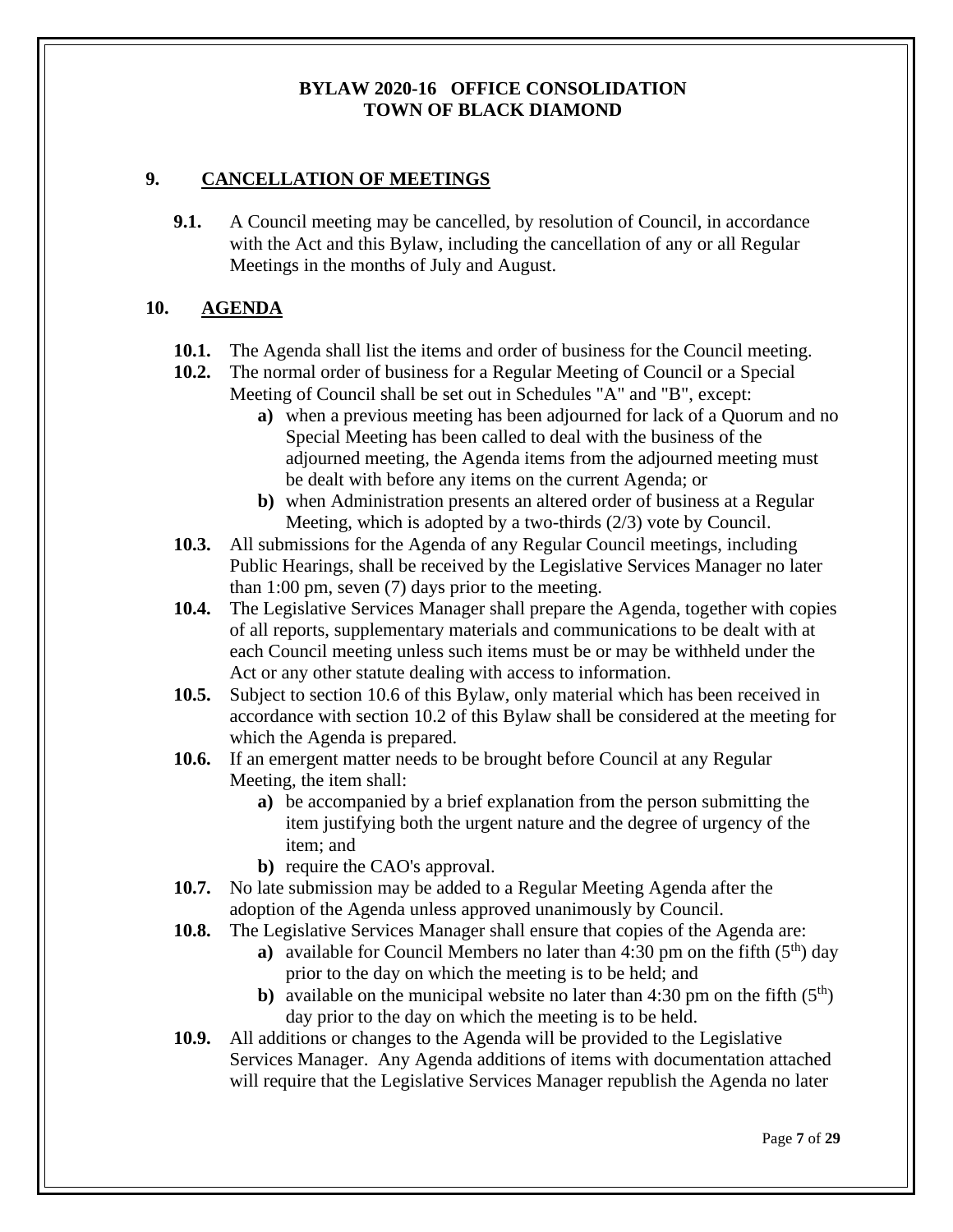<span id="page-9-0"></span>than two (2) business days after the meeting, ensuring that the final Agenda, with all Addendum items attached, is made available on the municipal website. Items added that bring no documentation to the Agenda will not require republication of the Agenda.

- **10.10.** Committees of Council are deemed to be exempt from section 10.8 unless directed by Council to comply.
	- **a)** Committees of Council will ensure that their meeting Agendas are prepared and provided to their Members not less than two (2) days prior to the meeting.
	- **b)** Committees of Council may determine their orders of business (Agenda) based on the business needs of the Committee.

## **11. QUESTION PERIOD**

- **11.1.** Members of the public wishing to ask a question of Council shall be permitted to speak during the Question Period portion of the Agenda, after being recognized by the Presiding Officer.
- **11.2.** The subject must be in the form of a question, and the question is to be presented in five (5) minutes or less.
- **11.3.** Question Period shall last for a maximum of 15 minutes unless extended by a two-thirds (2/3) vote of Council.
- **11.4.** If no person is present who wishes to pose a question to Council at the beginning of the Question Period, the Presiding Officer will close the Question Period at that time and continue to proceed with the meeting Agenda.
- **11.5.** The Presiding Officer may not permit any question being addressed at a meeting of the Council regarding:
	- **a)** any matter that will be the subject of a Bylaw requiring a Public Hearing, or for which a Public Hearing has already been held, or
	- **b**) the promotion of commercial products or services which have no connection to the business of the Town, or
	- **c)** any matters subject to non-disclosure in accordance with the *Freedom of Information and Protection of Privacy Act* or regulations. These may include employment/personnel matters, negotiation matters, land sale/purchase negotiations, legal issues, etc.
- **11.6.** Council Members may ask questions of clarification, which are relevant to the subject question.
- **11.7.** At no time shall a questioner, Council Member, a Delegation or Administration enter into a debate during the Question Period.
- **11.8.** If an immediate answer is not available, the questioner shall provide the Legislative Services Manager with their contact information, so that a response may be provided through the CAO or as Council may determine.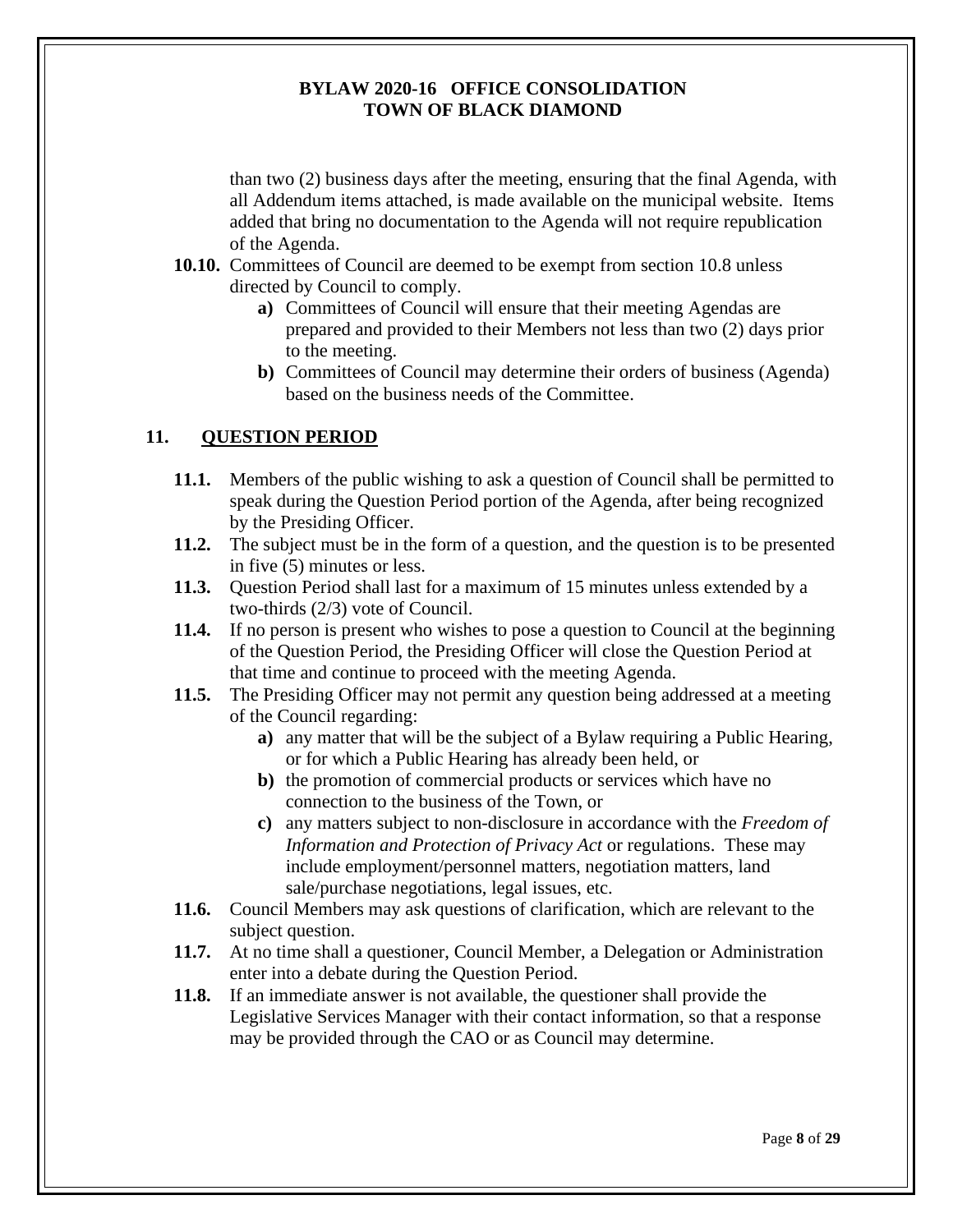## <span id="page-10-0"></span>**12. DELEGATIONS**

- **12.1.** A member of the public may request, in writing, to be included on an Agenda as a Delegation. The request must be submitted in writing and shall:
	- **a)** include a summary of the information that will be presented to Council;
	- **b)** be submitted to the Legislative Services Manager no later than 1:00 pm on the seventh  $(7<sup>th</sup>)$  day before the day on which the next Council meeting is being held, with the CAO having the discretion to bring forward items submitted late that may be of an emergent nature.
- **12.2.** Delegations to Council shall be limited to a maximum number of three (3) per scheduled meeting unless the CAO brings forward any items deemed to be of an emergent nature.
- **12.3.** No Delegation shall make a presentation longer than fifteen (15) minutes, exclusive of the time required to answer the questions put forward by Council unless granted a time extension by the majority of Council. Such extension shall be requested in advance or at the start of the presentation.
- **12.4.** Delegations are restricted to speaking to the subject matter only. In questioning Delegations, Members of Council will only ask questions of clarification that are relevant to the subject of the hearing and will avoid repetition.
- **12.5.** Decisions of Council regarding any Delegation will be made during the Delegation Decisions portion of the Agenda.

## <span id="page-10-1"></span>**13. QUORUM**

- **13.1.** When a Quorum is present at the time set for commencement of a Council meeting, the Presiding Officer shall call the meeting to Order.
- **13.2.** If there is a Quorum present at the time set for commencement of a meeting, but the Mayor and Deputy Mayor are absent, the CAO shall call the meeting to Order and shall call for a Presiding Officer to be chosen by resolution.
- **13.3.** If a Quorum is not established within fifteen (15) minutes from the time set for commencement of a Council meeting, the CAO shall record the names of all the Members present and Adjourn the meeting.
- **13.4.** If a Council meeting is adjourned for:
	- **a)** failure to establish Quorum; or
	- **b)** due to loss of Quorum as a result of a Member leaving the meeting; or
	- **c)** due to loss of Quorum as a result of a Member's electronic communication connection being lost

any remaining Agenda items for that Council meeting shall be considered at the next Regular Meeting of Council, unless a Special Meeting is conducted to complete such business.

- **13.5.** If a vote on a motion before Council cannot be taken because of a loss of Quorum resulting from:
	- **a)** a declaration of Pecuniary Interest, or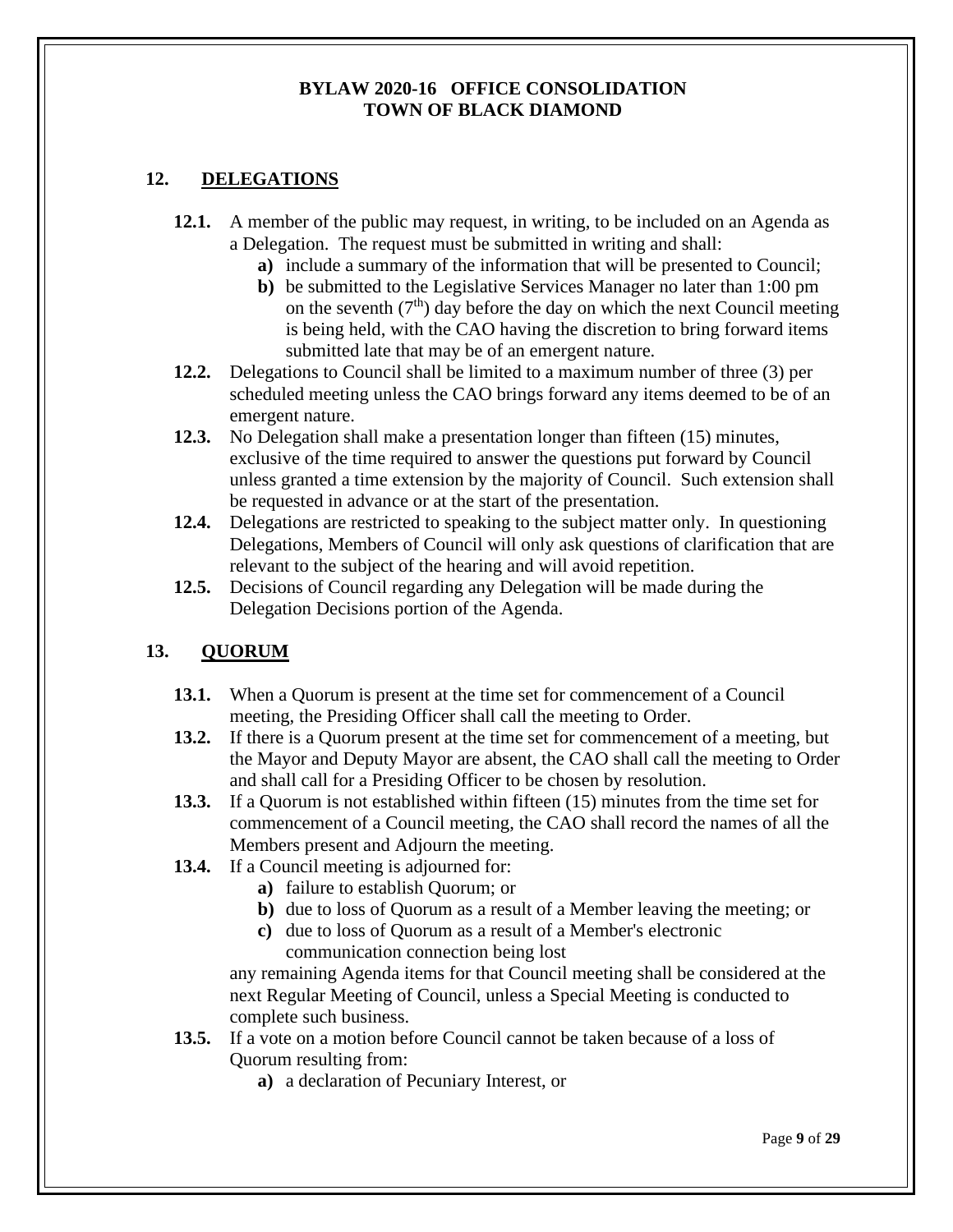**b)** a Council Member not being present for all or part of a Public Hearing; then the motion shall be forwarded to the next meeting of Council and shall be the first item of business to be addressed on that Agenda.

## <span id="page-11-0"></span>**14. ADJOURNMENT**

- **14.1.** A Regular Council meeting shall Adjourn no later than 11:00 pm. If in session at that time, Council shall conclude the matter under discussion and recess the meeting to reconvene at 6:00 pm on the next business day, unless:
	- **a)** otherwise directed by Council; or
	- **b)** Council, by resolution of a two-thirds (2/3) vote, taken as soon before 11:00 pm as the business permits, agree to an extension of the meeting beyond 11:00 pm.
- **14.2.** A Member may move a motion to Adjourn a meeting at any time, except when:
	- **a)** another Member has the floor;
	- **b)** a call for a vote has been made;
	- **c)** the Members are voting;
	- **d)** Council is in a Closed Session; or
	- **e)** a previous motion to Adjourn has been defeated, and no other intervening proceedings have taken place.
- **14.3.** A motion to Adjourn shall be put without comment or debate.
- **14.4.** When all items of an approved Agenda have been dealt with, the Presiding Officer may Adjourn the meeting without requiring a motion or vote by Council.

## <span id="page-11-1"></span>**15. RECESS**

- **15.1.** Any Member may move that Council Recess for a specific period. After the Recess, business will be resumed at the point when it was interrupted. This motion may not be used to interrupt a speaker.
- **15.2.** A motion to Recess may be amended only as to length of time, but neither the motion, nor the amendment, is debatable.
- **15.3.** If no speaker is addressing Council, the Presiding Officer may call a Recess for a specific period.

## <span id="page-11-2"></span>**16. CONTROL AND CONDUCT OF COUNCIL MEETINGS**

- **16.1.** Council meetings will be held in public, and no person may be excluded except for:
	- **a)** improper conduct; or
	- **b)** Council may, by resolution, meet in a Closed Session to discuss any matter if a statute authorizes the holding of that meeting in the absence of the public.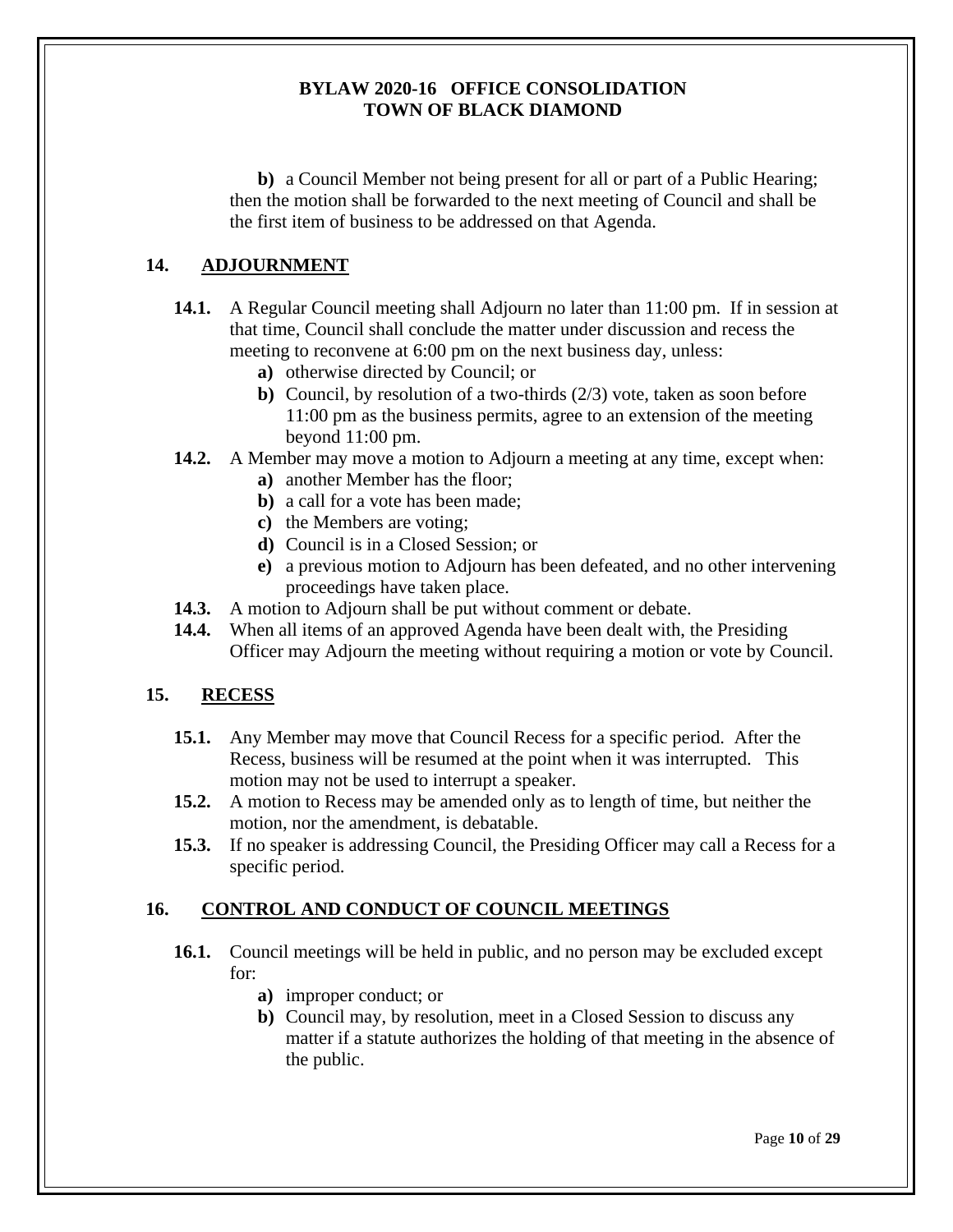- **16.2.** No Member shall participate in any electronic communications, either internally or externally during any Council meeting, unless recessed. The use of an electronic device authorized by Council for the purpose of reading electronic documents provided for the Council meeting is permitted. Authorized electronic device usage would include, but not be limited to; online services such as maps, calculator, dictionary or internet searches. Electronic communications that would not be authorized would include, but not be limited to; email, texting, social media posting or FaceTime or videoconferencing services not being used to join the current Council meeting electronically.
- **16.3.** No Member, Officer or other person participating in a Closed Session shall use any unauthorized electronic devices, tablets, cell phones, etc. unless required for the purpose of displaying or sharing digital information with those in attendance. No Member, Officer or other attendees shall have any unauthorized electronic communications, either internally or externally, during a Closed Session.
- **16.4.** Per section 8.10 Council may request or permit any person or group to attend a Closed Session using electronic communications.
- **16.5.** Subject to being overruled by a majority vote of Members, which vote shall be taken without debate, the Presiding Officer shall:
	- **a)** maintain Order and preserve decorum and may, if necessary, call a Member to order;
	- **b)** decide points of order without debate or comment other than to state the relevant section of this Bylaw;
	- **c)** determine which Member has a right to speak;
	- **d)** ensure that all Members who wish to speak on a motion have spoken and that the Members are ready to vote and shall call the vote; and **e)** rule when a motion is out of order.
- **16.6.** When the Presiding Officer wishes to debate or make a motion, they shall vacate the Chair and request another Member to take the Chair, in the following order:
	- **a)** Deputy Mayor;
	- **b)** any other Member of Council.

If no other Member of Council is willing to accept the Chair, the Presiding Officer will continue as Chair, however, will be allowed to make a motion and/or debate under the same rights and restrictions as other Members.

- **16.7.** Any Member, Officer or other person who wishes to speak at a Council meeting must first obtain the permission of the Presiding Officer.
- **16.8.** Members of the public gallery during a Council meeting:
	- **a)** shall not address Council without permission;
	- **b)** shall maintain order and quiet; and
	- **c)** shall not applaud or otherwise interrupt any speech or action of the Members, or any other person addressing Council.
- **16.9.** When a Member or Officer is addressing the Presiding Officer, every other Member shall:
	- **a)** remain quiet and seated;

Page **11** of **29**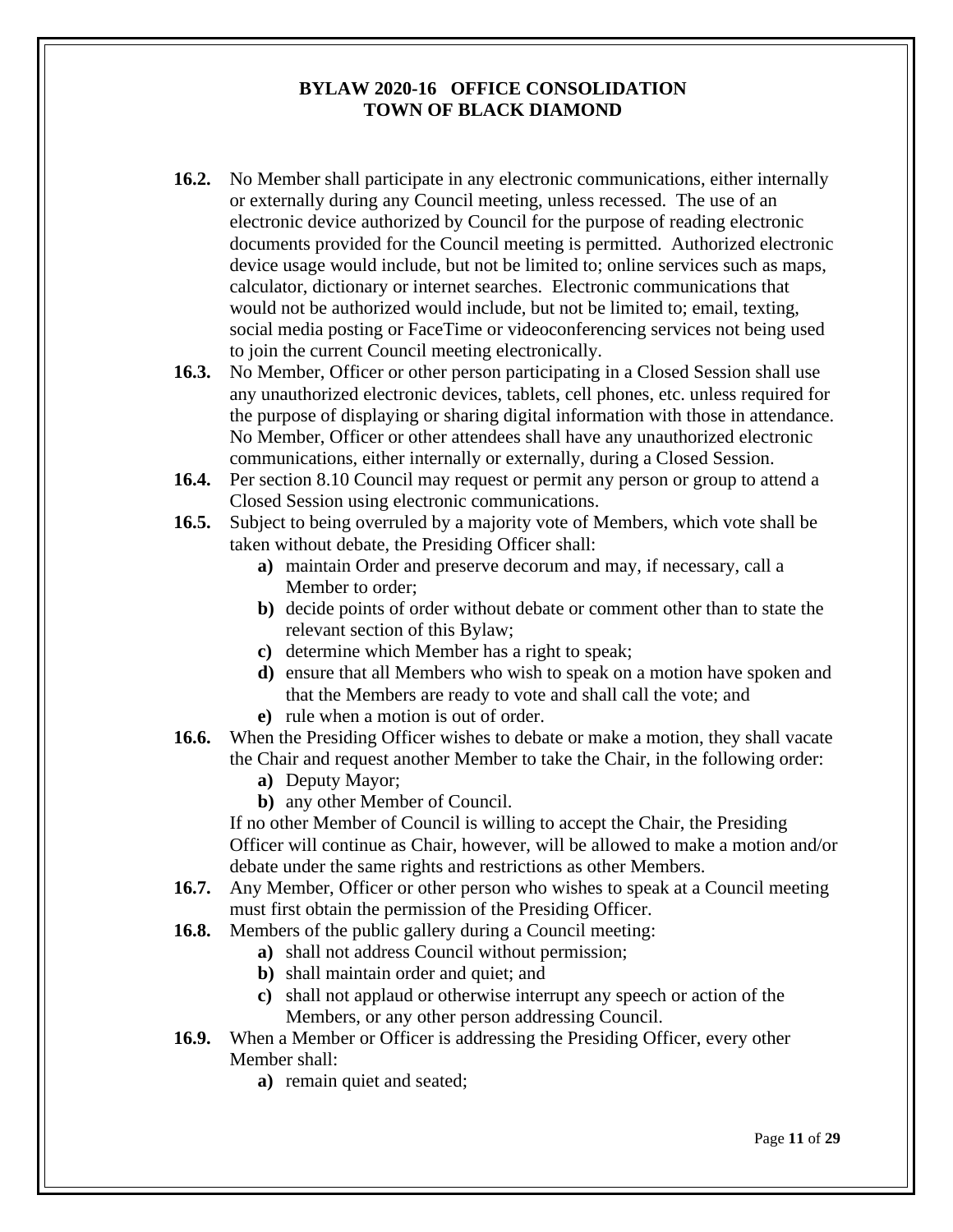- **b)** not interrupt the speaker except on a Point of Order, Point of Procedure or Question of Privilege; and
- **c)** not carry on a private conversation.
- **16.10.** When a Member is addressing the Council, the Member shall:
	- **a)** not speak disrespectfully of others;
	- **b)** not shout, raise his voice or use offensive language;
	- **c)** not reflect on any vote of Council except when moving to rescind it and shall not reflect on the motives of the Members who voted on the motion, or the mover of the motion;
	- **d)** assume personal responsibility for any statement quoted to Council or upon request of Council, shall give the source of the information.
- **16.11.** The Presiding Officer may, in accordance with the Act, expel and exclude any person who creates a disturbance or acts improperly.
- **16.12.** When a Member wishes to leave the Council Chambers while a Meeting of Council is in progress, they shall request and await the Presiding Officer's permission before leaving.
- **16.13.** No Member shall, subject to the Act, leave the Council Chamber after a question is put to a vote, until the vote is taken.

## <span id="page-13-0"></span>**17. POINT OF INFORMATION, ORDER, PROCEDURE AND QUESTION OF PRIVILEGE**

- **17.1.** When any Point of Order, Point of Procedure, or Question of Privilege arises, it shall be immediately taken into consideration by the Presiding Officer.
- **17.2.** When a Point of Information is raised, the Presiding Officer shall answer the question or direct the question to the appropriate Member of Council, or the Administration.
- **17.3.** When a Question of Privilege arises, the Presiding Officer shall rule upon the admissibility of the question, and if the Presiding Officer rules favourably, the Member who raised the Question of Privilege shall be permitted to pursue the question.
- **17.4.** When the Presiding Officer is called upon to decide a Point of Order or to answer a Point of Procedure, the point shall be stated without unnecessary comment, and the Presiding Officer shall state the rule or authority applicable in the case.
- **17.5.** When the Presiding Officer is of the opinion that any motion is contrary to the rules of Council, they shall advise the Members immediately and quote the rule or authority applicable, and no argument or comment shall be permitted.
- **17.6.** The decision of the Presiding Officer shall be final unless a challenge is made pursuant to Section 18 of the Bylaw.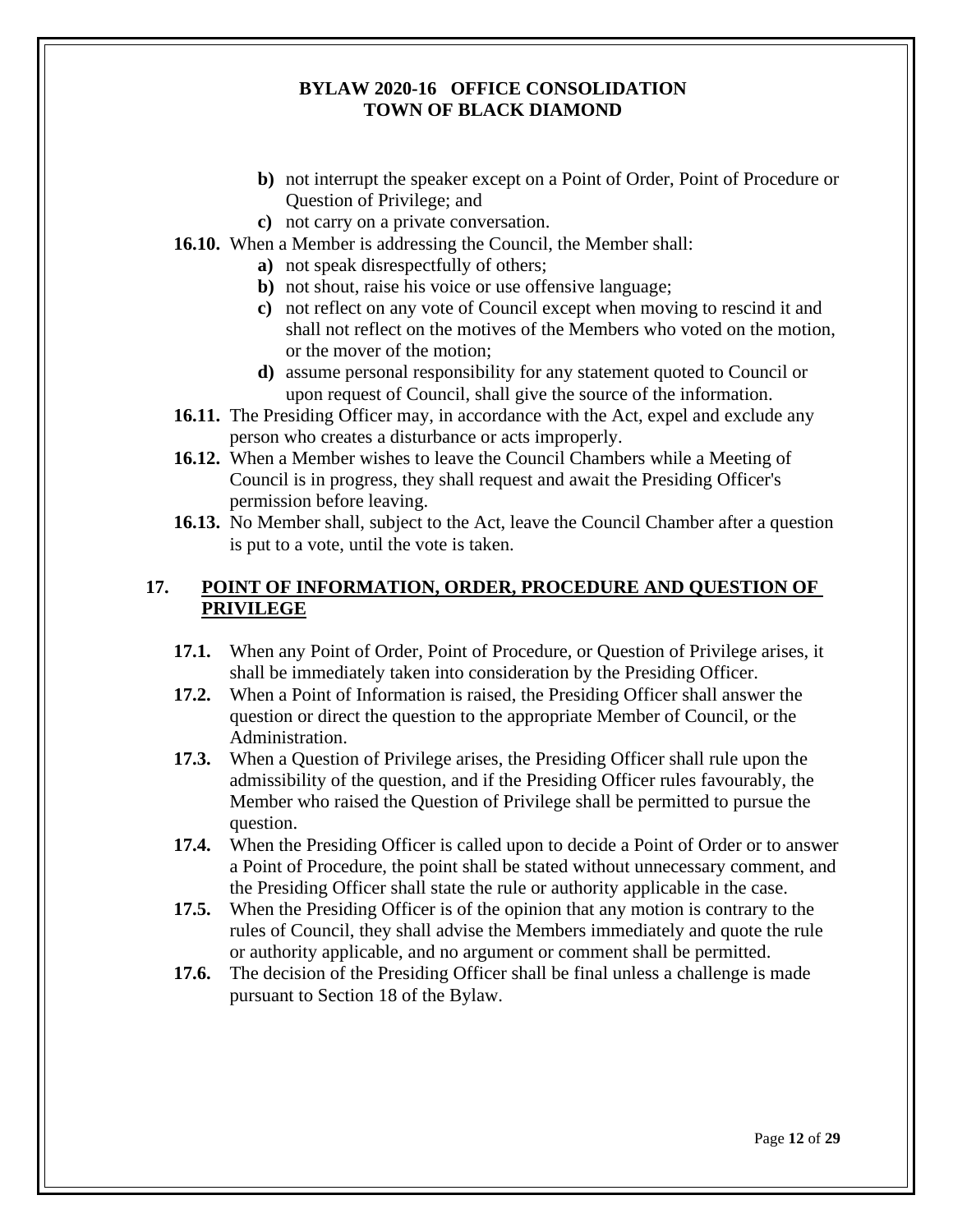## <span id="page-14-0"></span>**18. CHALLENGE TO THE RULING OF THE PRESIDING OFFICER**

- **18.1.** When a Member wishes to challenge the ruling of the Presiding Officer, the motion, "That the decision of the Presiding Officer be overruled" shall be made, and the question shall be put immediately without debate.
- **18.2.** The Presiding Officer shall accept the vote of the majority of the Members present, and the names of the Members voting shall be recorded in the Minutes.
- **18.3.** If the Presiding Officer refuses to put the question "That the decision of the Presiding Officer be overruled", Council shall request the Deputy Mayor to proceed, in accordance with section 18.1.
- **18.4.** Any resolution carried under the circumstances mentioned in section 18.3 of this Bylaw is effectual and binding as if carried under the chairmanship of the Presiding Officer.

## <span id="page-14-1"></span>**19. MOTIONS IN COUNCIL**

- **19.1.** A Member who wishes to submit a motion in excess of twenty-five (25) words shall do so in writing.
- **19.2.** After a motion has been moved, and prior to any vote, it is the property of Council and may not be withdrawn without the consent of a majority of Council.
- **19.3.** Except as specifically provided elsewhere in this Bylaw, the following motions are debatable by Council:
	- **a)** a motion for adoption of, refusal of, or further consideration of a report to Council;
	- **b**) a motion arising out of any matter included in the Agenda;
	- **c)** a motion for amendment to any Bylaw or any matter arising directly out of any Bylaw properly before Council;
	- **d)** a motion for second reading of a Bylaw;
	- **e)** a motion for appointment or dismissal of a Committee;
	- **f)** a motion to go into a Closed Session;
	- **g)** such other motions made upon routine proceedings as may be required for:
		- **i.** the observance of the proprieties of Council;
		- **ii.** the maintenance of the authority of Council;
		- **iii.** the appointment or conduct of its Officers;
		- **iv.** the management of its business;
		- **v.** the arrangement of its proceedings;
		- **vi.** the correctness of its records, or
		- **vii.** the setting of Meeting dates or the days and times of its Meetings.
	- **h)** a motion to postpone.
- **19.4.** When a motion has been made and is being considered, no Member may make any other motion, except to:
	- **a)** amend the motion;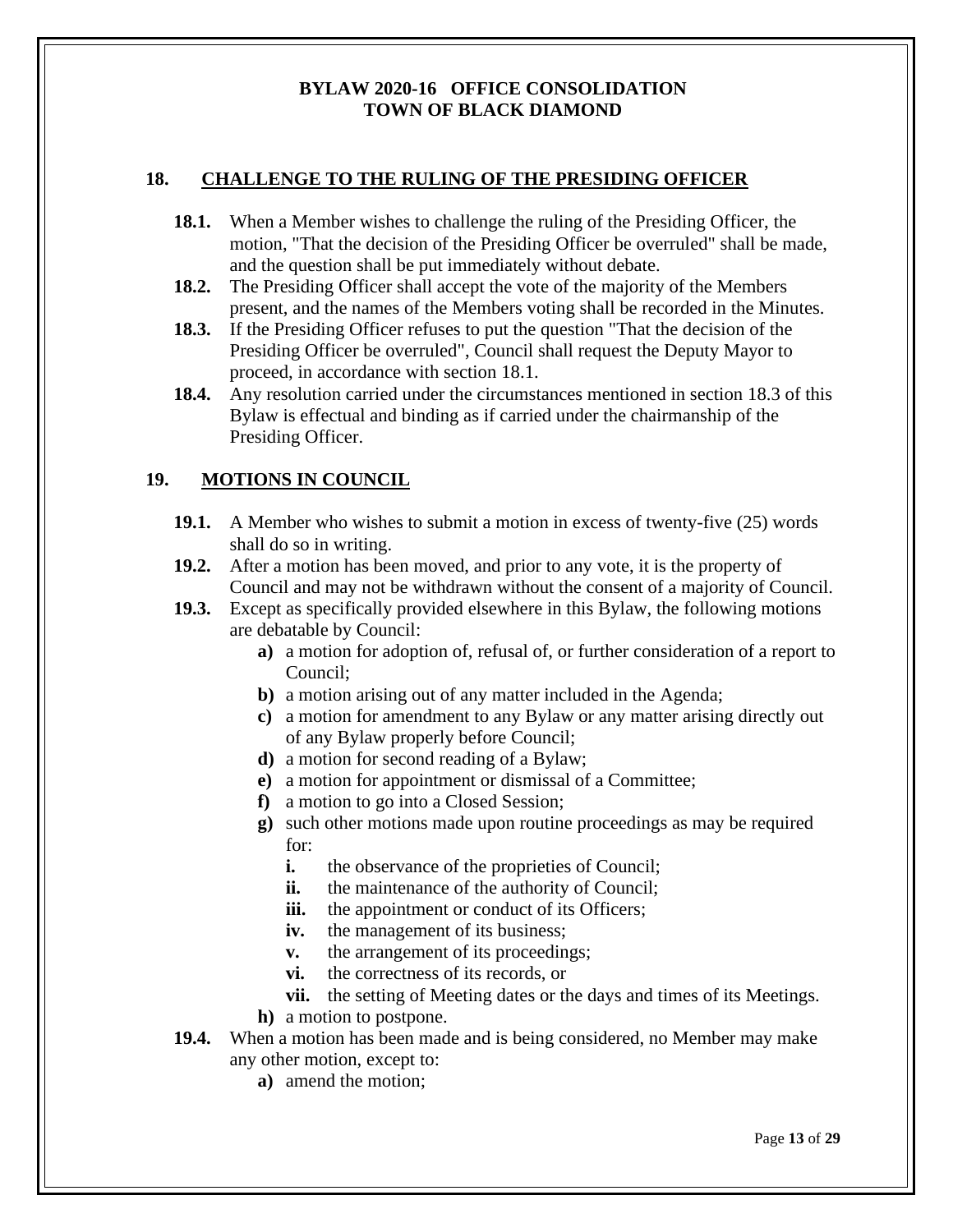- **b)** refer the main motion to some other group for consideration;
- **c)** postpone the main motion; or
- **d)** recess the meeting.
- **19.5.** Except as specifically provided elsewhere in the Bylaw, after a motion has been made, a Member may, with the consent of Council, change the wording of the motion or agree to a change proposed by another Member if the change does not alter the intention of the motion.
- **19.6.** The Presiding Officer shall give each Member of Council who wishes to speak on an item an opportunity to do so before calling the question.

## **20. AMENDMENTS**

- <span id="page-15-0"></span>**20.1.** No amendment shall be made to a motion:
	- **a)** to refer a question to some other body for consideration; or
	- **b)** to adjourn a meeting.
- **20.2.** While a motion is under discussion by Council, a Member may not move an amendment which:
	- **a)** does not relate to the subject matter of the main motion; or
	- **b)** is directly contrary to the main motion.
- **20.3.** The Presiding Officer shall allow only one amendment at a time to the main motion, and only one amendment to that amendment may be allowed at a time.
- **20.4.** The Presiding Officer shall put amendments to a vote in the reverse order to which they have been moved.
- **20.5.** When all amendments are voted on, the Presiding Officer shall ask for a vote on the main motion, incorporating any carried amendments.

## <span id="page-15-1"></span>**21. MOTIONS CONTAINING DISTINCT PROPOSITIONS**

- **21.1.** A motion containing several distinct propositions is not out of order for that reason alone.
- **21.2.** When a motion contains two or more propositions, and when
	- **a)** any Member requires; or
	- **b)** the Presiding Officer orders

Council shall vote on each proposition separately.

## <span id="page-15-2"></span>**22. MOTIONS OUT OF ORDER**

- **22.1.** Subject to an appeal in accordance with Section 18, or with Robert's Rules of Order, it is the duty of the Presiding Officer to determine if a motion or amendment is in order, and the Presiding Officer may decline to put a motion before Council if it is out of order or contrary to law.
- **22.2.** The Presiding Officer shall advise Council and shall cite the applicable rule or authority when determining that a motion is out of order.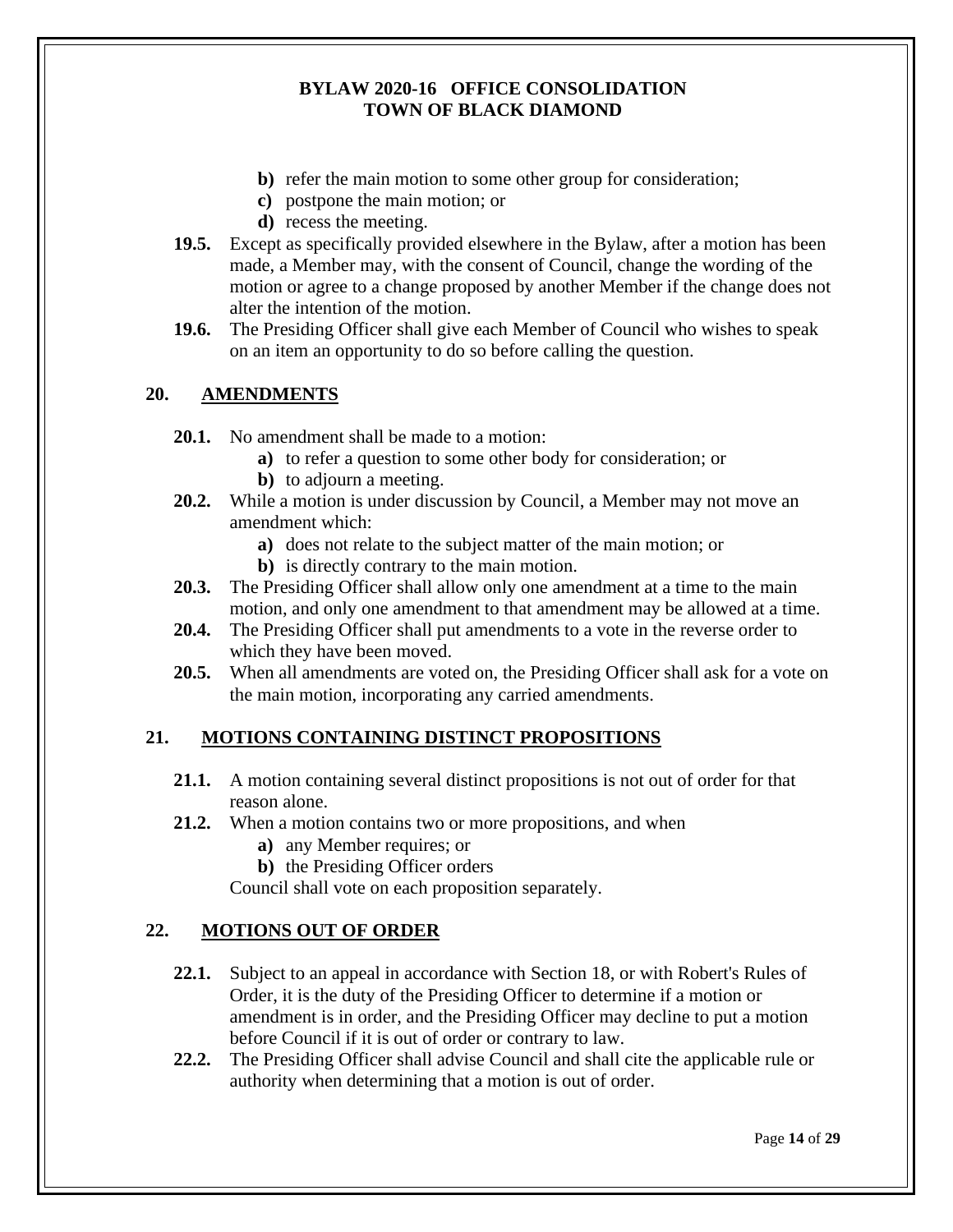## <span id="page-16-0"></span>**23. DEBATE ON MOTIONS**

- **23.1.** No Member of Council shall speak without first being recognized by the Presiding Officer; and being granted the floor.
- **23.2.** No Member may speak to or ask questions of an Agenda item presenter until a motion is put forward for debate or discussion.
- **23.3.** No Member may speak more than twice on any motion, except under the following circumstances:
	- **a)** when a Member feels they have been misquoted or misunderstood, they may, after receiving permission from the Presiding Officer, explain a material part of their speech, but may not introduce any new matter, and there shall be no debate on the explanation;
	- **b)** when a Member has moved the motion, they may close the debate after all other Members have been given an opportunity to speak;
	- **c)** before the debate has been closed and the vote called, provided no other Member has the floor, a Member may request that the motion be read aloud or ask a question which:
		- **i.** relates directly to the debate,
		- **ii.** contains no argument, and
		- **iii.** introduces no new material on the motion.
- **23.4.** Unless Council, by a majority vote, extends the time, no Member shall speak longer than:
	- **a)** five (5) minutes on any ongoing motion; or
	- **b)** three (3) minutes on any amendment; or
	- **c)** three (3) minutes for closing debate on an original motion or on an amendment.
- **23.5.** The Presiding Officer may rule any Member of Council out of order for failing to observe any of the above-noted restrictions, and any Member of Council so ruled out of order shall immediately cease to speak.
- **23.6.** When a Member has closed debate, the Presiding Officer shall declare the motion and ask for a vote.
- **23.7.** When the motion has been declared, no Member shall debate further on the motion or speak, except to request that the motion be read aloud.
- **23.8.** Recommendations are not motions. A motion must be made on any Agenda item before it is discussed. A recommendation within an Agenda or report does not constitute a motion until a Member has expressly moved it.
- **23.9.** No motion shall be offered on items that are not on the Agenda as adopted. Members wishing to introduce motions at a meeting shall do so by Notice of Motion for a future Regular Meeting, in accordance with Section 27 of this Bylaw.
- **23.10.** Subject to section 26, no motion shall be offered that is the same as one on which the judgement of the meeting has already been expressed during the same meeting.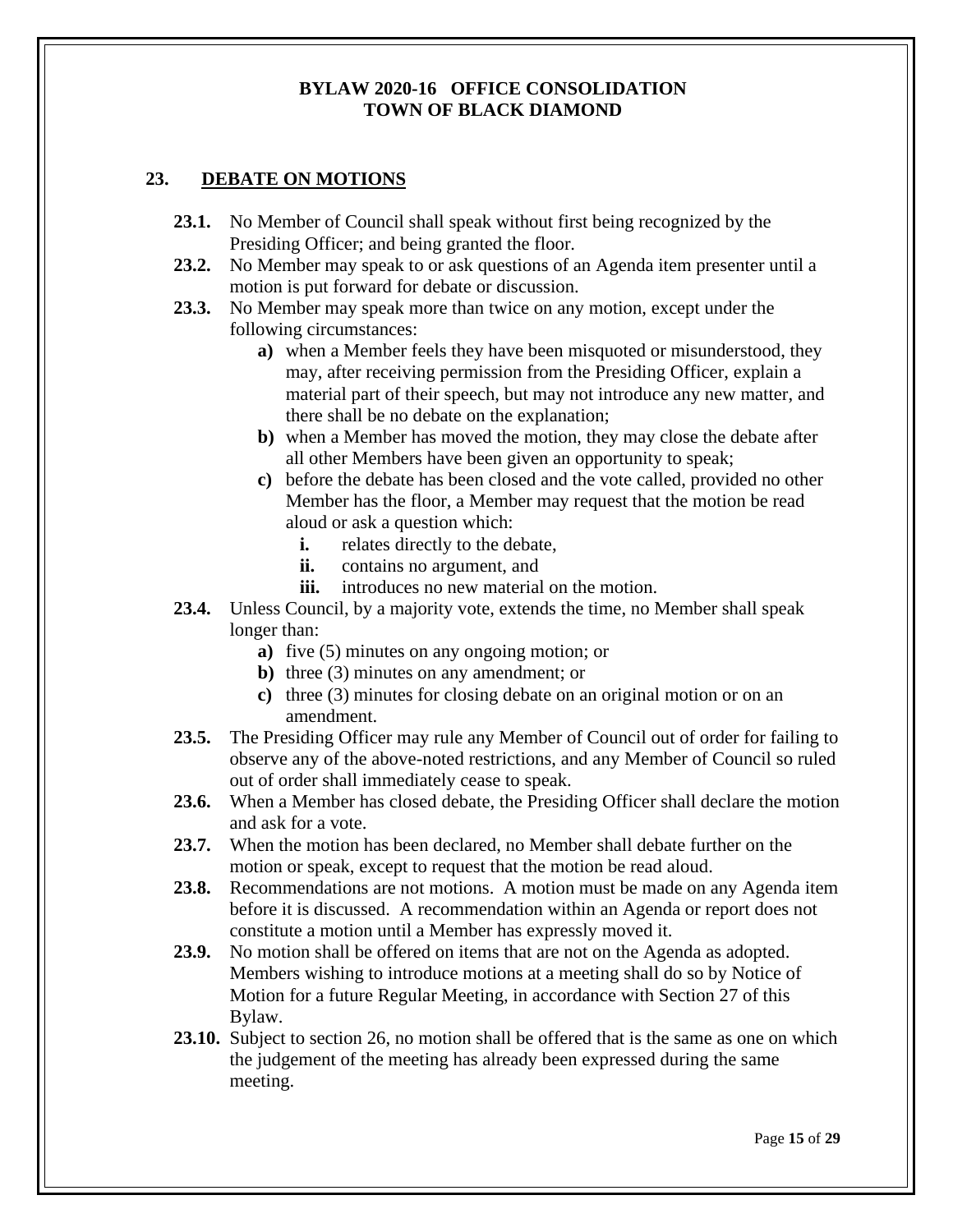## <span id="page-17-0"></span>**24. POSTPONING AND REFERRING MOTIONS**

- **24.1.** Motions to table any matter are not permitted.
- **24.2.** A motion to postpone any matter shall include in the motion:
	- **a)** a specific time to which the matter is postponed; or
	- **b)** a provision that the matter is to be postponed indefinitely.
- **24.3.** A motion to postpone a matter is amendable and debatable.
- **24.4.** Any matter that has been postponed to a particular date, or indefinitely, shall not be considered by Council before the date set, except on a majority vote of the Members present.
- **24.5.** When dealing with subject matters where a Committee has been appointed for that purpose, or an Officer would normally deal with such matters, Council may, without amendment or debate, refer the question to the appropriate body.
- **24.6.** A Member who is moving a referral motion shall be required to include in the motion:
	- **a)** the terms on which the motion is being referred;
	- **b)** the time when the matter is to be returned; and
	- **c)** whatever explanation is necessary as to the purpose of the motion.

## <span id="page-17-1"></span>**25. VOTING ON MOTIONS**

- **25.1.** When this Bylaw requires that a motion be made, a Bylaw be passed, or any other action be taken by a vote of:
	- **a)** a simple majority of Council;
	- **b)** two-thirds (2/3) of Council or another fraction of Members; or
	- **c)** all Members,

the requirements shall be interpreted as meaning such majority, fraction or total of the Members who are present, provided the Act, or some other relevant statute does not specify differently.

- **25.2.** A question or motion shall be declared lost when it:
	- **a)** does not receive the required number of votes; or
	- **b)** receives an equal division of votes.
- **25.3.** Each Member present shall vote on every motion as prescribed by the Act unless the Act or other provincial or federal enactment requires or permits the Member to abstain, in which case the Member shall cite the legislative authority for abstaining, and the abstention and the reasons shall be recorded in the Minutes.
- **25.4.** A Member shall not vote on a matter if they are absent from the Council Chambers when a vote is called.
- **25.5.** Any Member, prior to the vote being taken, may ask for a recorded vote, and the names of those who vote for and those who vote against a motion shall be recorded in the Minutes.
- **25.6.** Votes on all motions must be taken as follows:
	- **a)** the Presiding Officer must declare the motion and call for the vote;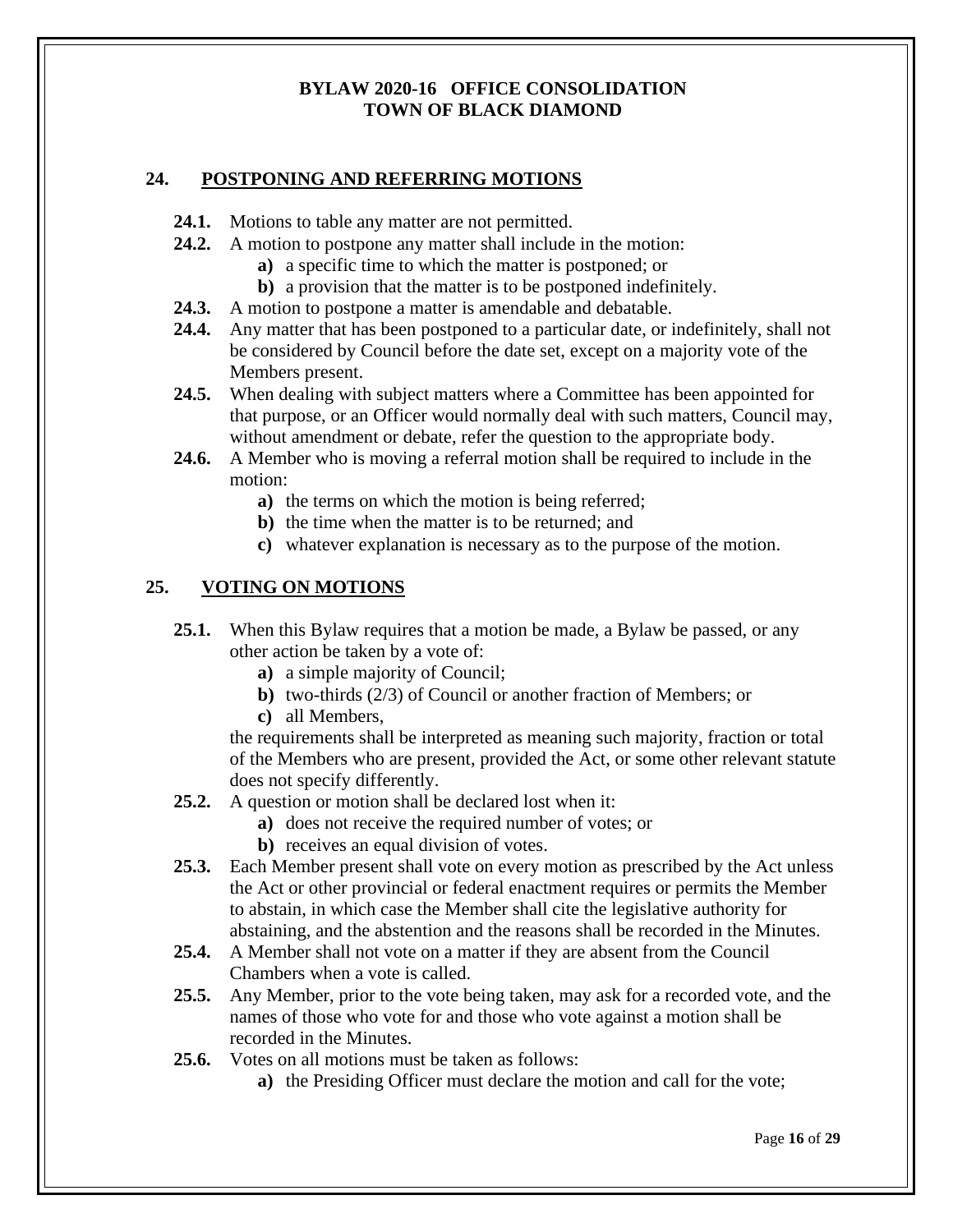- **b)** Members must:
	- **i.** vote by a show of hands or by an electronic or computerized voting system, if available; or
	- **ii.** vote verbally, if participating by a communication facility.
- **25.7.** After the Presiding Officer declares the result of the vote, Members may not change their vote unless in accordance with section 26.
- **25.8.** When this Bylaw or any other Bylaw, regulation or other enactment requires a majority greater than a simple majority to pass a motion on any matter, the motion may not be rescinded or amended by less than the majority required.
- **25.9.** It is only necessary for each Member to vote separately on a recorded vote.

#### <span id="page-18-0"></span>**26. RECONSIDERING, RESCINDING OR RENEWING A MOTION**

- **26.1.** A Councillor who voted with the prevailing side may move to reconsider a motion only at the same meeting or during any continuation of the meeting at which it was decided.
- **26.2.** A motion to reconsider is only debatable when the motion being considered is debatable.
- **26.3.** A motion to rescind a motion which has been passed or to renew a defeated motion may be offered, subsequent to the meeting at which the motion was passed or defeated, if the rescinding or renewal motion is:
	- **a)** made by a Member who voted with the prevailing side;
	- **b)** brought more than six (6) months after the date of the original motion; or
	- **c)** brought forward if there is substantial new information or a change in circumstances demonstrated; or
	- **d)** brought after a Municipal General Election, which has taken place since the date of the original motion.
- **26.4.** Notice of Motion to rescind or renew a motion must be given or dispensed with pursuant to the provisions of this Bylaw.
- **26.5.** No motion to rescind may be made when the question can be reached by reconsidering the motion.

#### <span id="page-18-1"></span>**27. NOTICES OF MOTION**

- **27.1.** A Member may make a motion introducing any new matter only if:
	- **a)** notice is given at a previous regular Council meeting and a legible copy of the content of the notice is made available to the Legislative Services Manager, or
	- **b)** Council, on a two-thirds (2/3) vote, waives the requirement for Notice.
- **27.2.** A Notice of Motion must give sufficient detail so that the subject of the motion and any proposed action can be determined, and it must state the date of the meeting at which the motion will be made. A Notice of Motion must be given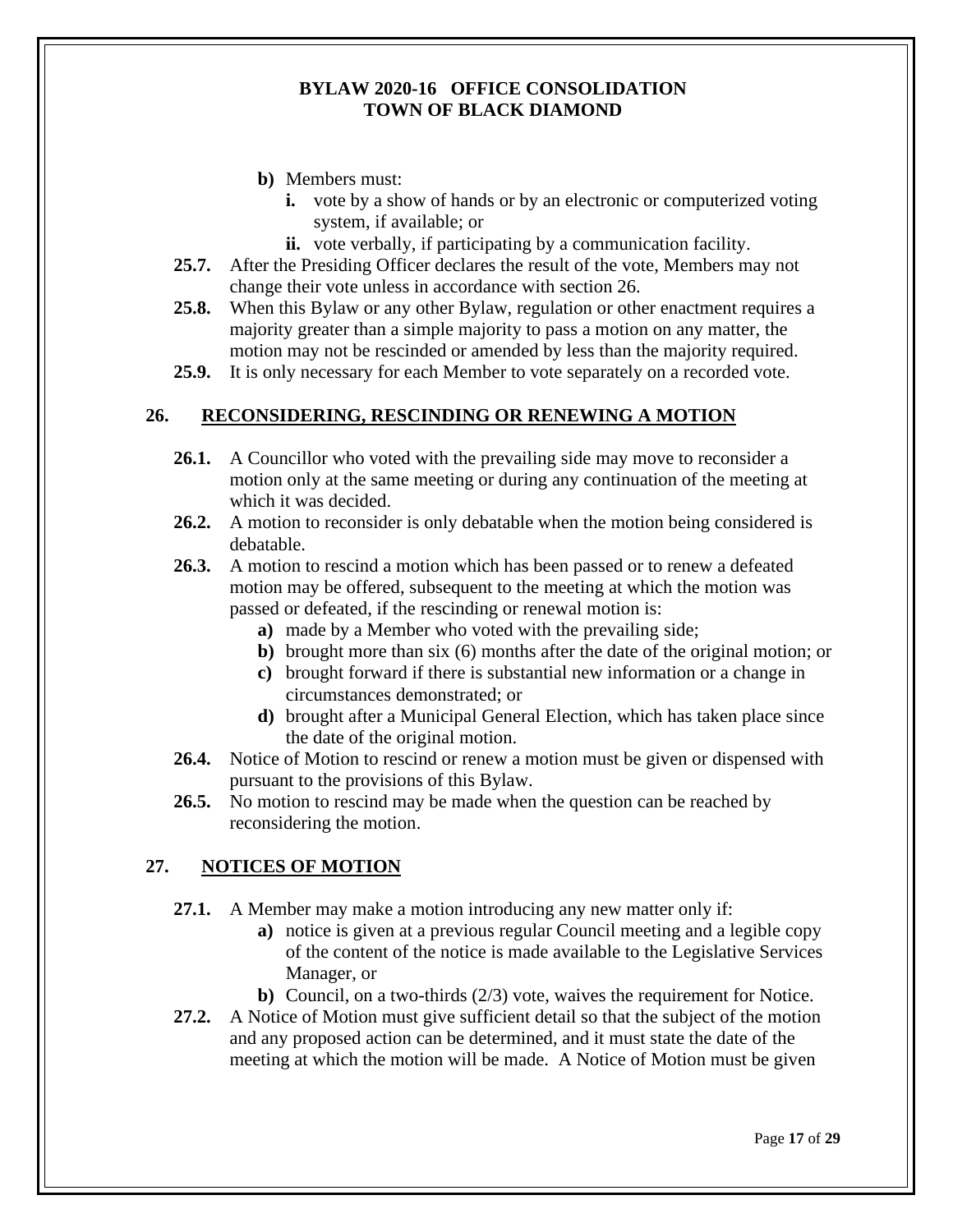without discussion of the matter, but any written copies distributed may include explanatory paragraphs.

**27.3.** The Motion on Notice and any supporting documents must be submitted to the Legislative Services Manager and generally will provide the information or assistance required for Administration to provide Council with a complete Request for Decision (RFD). The information must be provided no later than 1:00 pm on seven (7) days preceding the meeting. Motions on Notice will be clearly noted as such on the Request for Decision submitted to the Agenda.

**27.4.** If a motion is not made at the meeting indicated in the notice, it will appear on the Agenda for and may be made at any of the next two (2) Regular Meetings. After the third Regular Meeting, it will be removed from the Agenda and may only be made by a new Notice of Motion.

## <span id="page-19-0"></span>**28. BYLAWS**

- **28.1.** When a Bylaw is presented to Council for enactment, the Legislative Services Manager shall publish the number and title of the Bylaw in the Agenda.
- **28.2.** The Legislative Services Manager shall copy the Bylaw in full and forward it with the Agenda.
- **28.3.** Every Bylaw shall have three (3) readings. Only the title or identifying number must be read at each reading.
- **28.4.** A Bylaw shall be introduced for first reading by a motion that the Bylaw be read a first time.
- **28.5.** Council shall vote on the motion for first reading of a Bylaw without amendment or debate.
- **28.6.** After first reading, a Member may ask a question concerning the Bylaw.
- **28.7.** A Bylaw shall be introduced for second reading by a motion that it be read a second time.
- **28.8.** After a Member has made a motion for second reading of a Bylaw, Council may:
	- **a)** debate the substance of the Bylaw; and
	- **b)** propose and consider amendments to the Bylaw.
- **28.9.** A Bylaw shall not be given more than two (2) readings at one Meeting unless the Members present unanimously agree that the Bylaw may be presented to Council for third reading.
- **28.10.** When Council unanimously agrees that a Bylaw may be presented for third reading:
	- **a)** motion for third reading of the Bylaw shall be made;
	- **b)** Council shall vote on the motion without amendment or debate;
	- **c)** the third reading requires no greater majority or affirmative votes than if it had received third reading at a subsequent Meeting.

**28.11.** Council shall vote on the motion for third reading of a Bylaw without amendment or debate.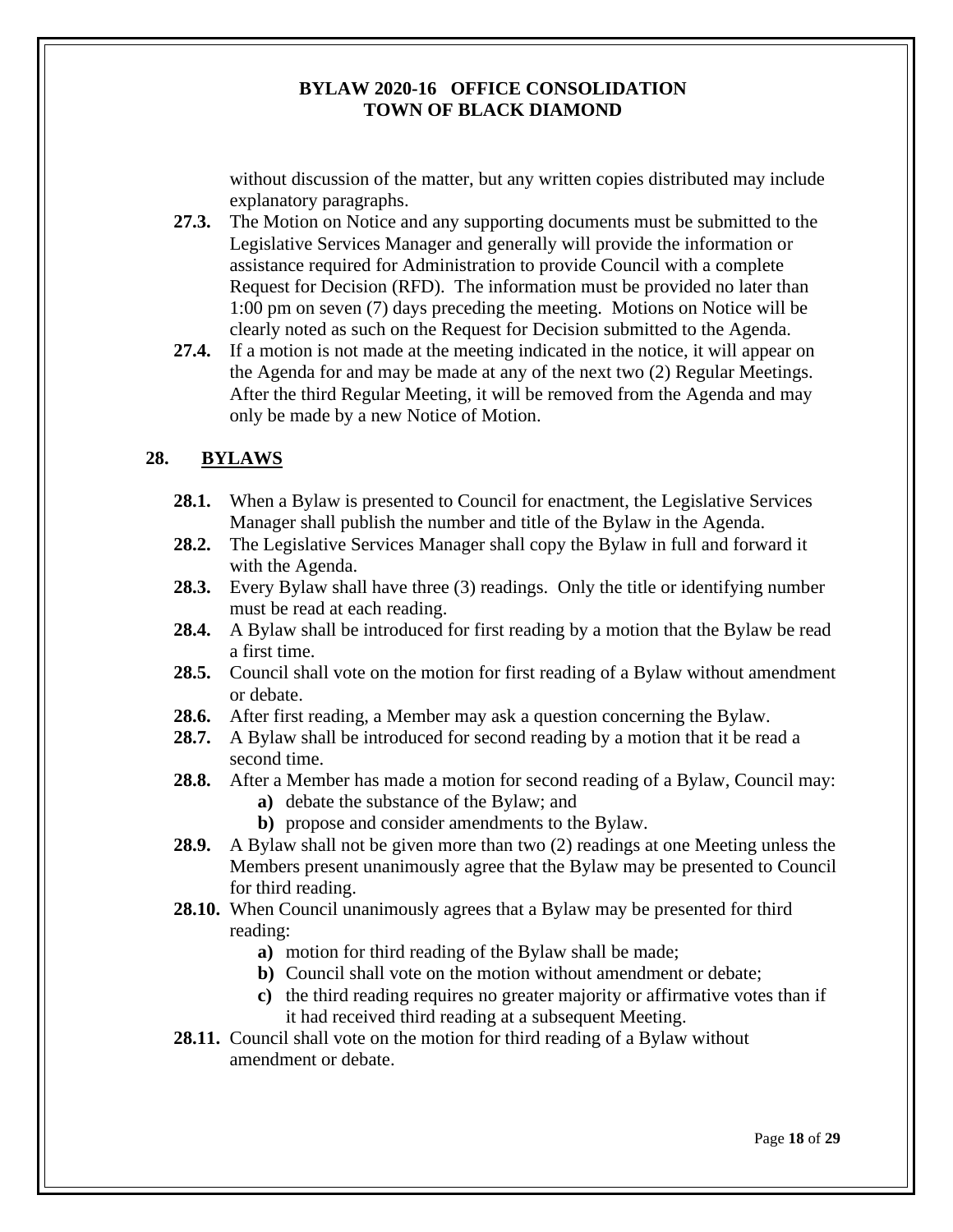- **28.12.** A Bylaw shall be passed when a majority of the Members voting on third reading vote in favour, provided some other applicable Provincial Statute or Bylaw does not require a greater majority.
- **28.13.** In conformance with the Act:
	- **a)** if a Bylaw does not receive third reading within two (2) years from the date of first reading, the previous readings are deemed to have been rescinded; and
	- **b)** if a Bylaw is defeated on second or third reading the previous readings are deemed to have been rescinded.
- **28.14.** In accordance with the Town of Black Diamond Designated Officers Bylaw, designated officers are authorized to consolidate one (1) or more Bylaws as deemed convenient and in doing so, must:
	- **a)** incorporate all amendments to the Bylaw into one (1) Bylaw; and
	- **b)** omit a provision that has been repealed or that has expired.

#### <span id="page-20-0"></span>**29. URGENT BUSINESS**

- **29.1.** Notwithstanding section 27.1, a Member may move to discuss a matter of urgent public importance without prior Notice of Motion.
- **29.2.** A motion to bring a matter before Council as urgent business is subject to the following conditions:
	- **a)** the matter proposed for discussion must relate to a genuine emergency, calling for immediate and urgent consideration;
	- **b)** the matter shall not involve discussion of an item that has been discussed previously in the same meeting;
	- **c)** the matter shall not be one which should be dealt with by giving written Notice of Motion; and
	- **d)** the matter shall not raise a Question of Privilege.

#### <span id="page-20-1"></span>**30. ADMINISTRATIVE INQUIRIES**

- **30.1.** A Member wishing to make an Administrative Inquiry at a Regular Meeting shall put the Administrative Inquiry in writing and, prior to the Regular Meeting, submit it to the CAO.
- **30.2.** Unless an inquiry specifies that the Member wishes the answer to appear on a subsequent Council Agenda, the CAO may give the answer directly to all of the Members.
- **30.3.** When an inquiry involves a written answer to be given at a future meeting, and it appears to the CAO that the Town would incur a cost of over \$500.00 by reason of:
	- **a)** the time of Town employees who must be taken from the performance of their regular duties or overtime that must be worked;
	- **b)** the need to hire additional employees, or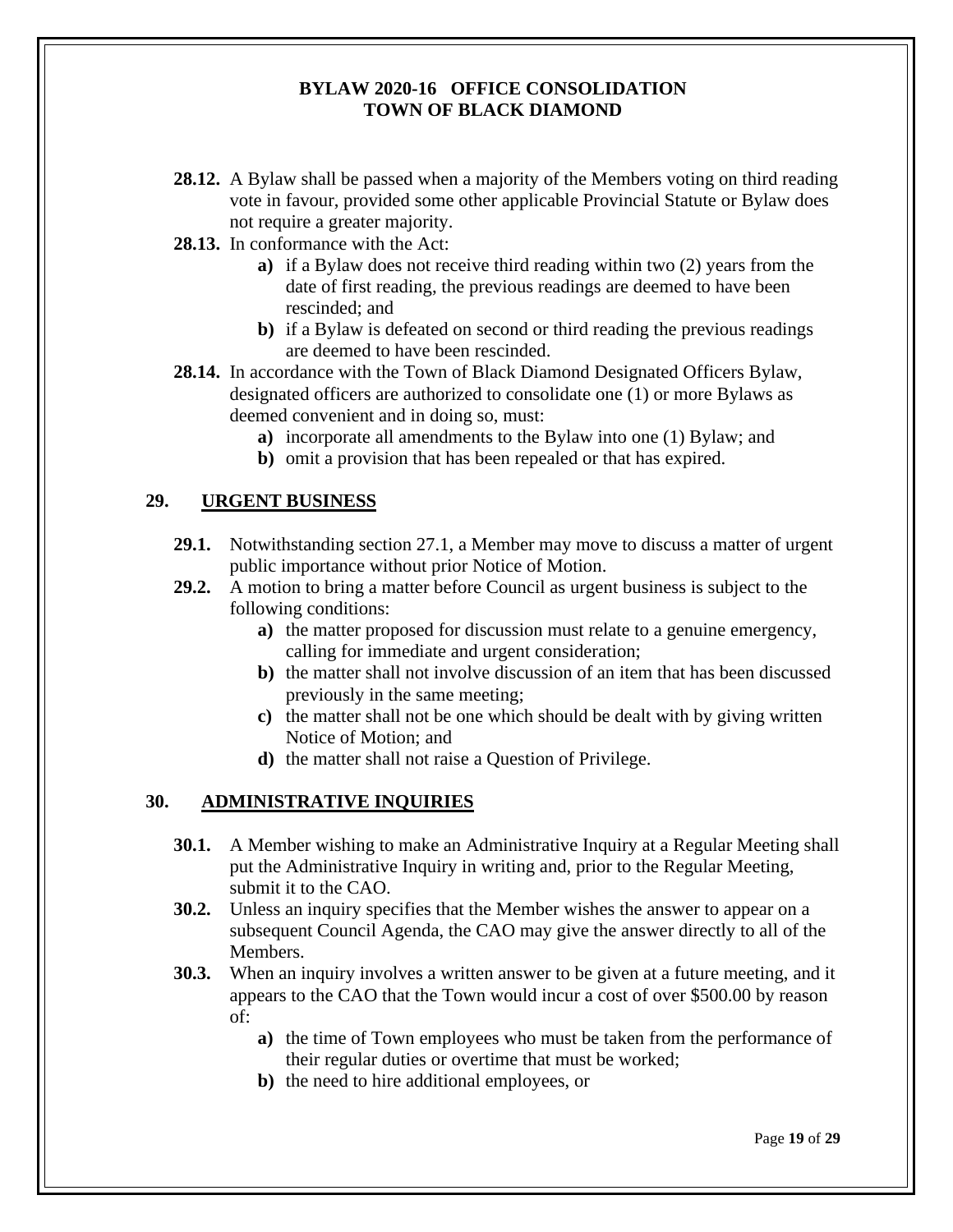**c)** the necessity of obtaining and paying for the information from other than Town employees,

and no appropriation has been made for such expenditure in the Budget, the CAO shall report the anticipated cost to Council before undertaking such inquiry.

- **30.4.** When the CAO has reported the cost of an inquiry, Council may:
	- **a)** direct that the Administration proceed with the investigation necessary to answer the inquiry, and make provision for the payment of the cost; or
	- **b)** by a two-thirds (2/3) vote direct that Administration abandons the inquiry.
- **30.5.** The subject matter of an inquiry is not debatable until the reply to the inquiry has been made or presented to Council.
- **30.6.** A Member who requested an Administrative Inquiry may, in writing and prior to a Council submission, instruct Administration to abandon the Inquiry.

## <span id="page-21-0"></span>**31. COUNCILLOR REPORTS**

- **31.1.** Each Member is to submit a written report of their Council and Committee activities for the previous month.
	- **a)** Councillor Reports are to be submitted to the Legislative Services Manager no later than 1:00 pm, seven (7) days prior to the second Regular Meeting in that month.
	- **b)** any Councillor Report received after the submission deadline will be brought forward to the next Council meeting containing that Agenda item.
	- **c)** any action required as a result of a Councillor Report shall be brought forward as a separate business item or Notice of Motion.
- **31.2.** Councillor Reports are published and available on the Town's website within seven (7) days of the Council meeting they are presented at.

## <span id="page-21-1"></span>**32. COMMITTEES**

- **32.1.** Council may, by Bylaw, establish Committees as are necessary or advisable for the orderly and efficient handling of the affairs of the Town.
- **32.2.** The Terms of Reference for Committees, contained within the Committee's establishing Bylaw, may be amended from time to time, as required.
- **32.3.** When establishing a Committee, Council must adopt a Terms of Reference for the Committee that:
	- **a)** names it;
	- **b)** establishes membership, purpose and authority;
	- **c)** sets the term or directs that the Committee exists on an ongoing, ad-hoc or task-driven basis, at the pleasure of Council; and
	- **d)** allocates any necessary budget or other resources.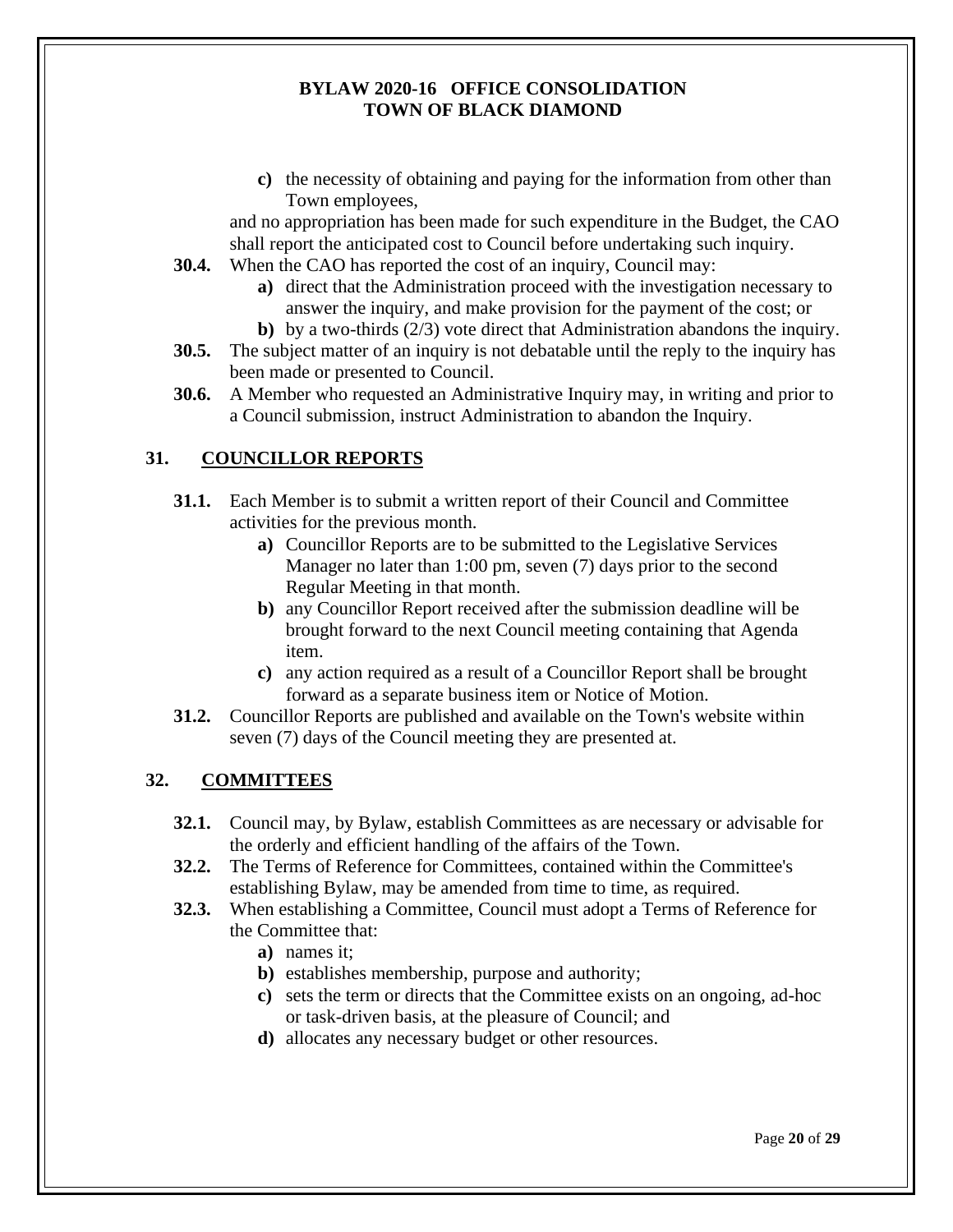- **32.4.** Council may appoint, by resolution, Councillors, employees, Members-at-large, or other Members to Committees in accordance with the approved Terms of Reference.
- **32.5.** Appointments of Council Members to Committees shall be for a term of one (1) year unless otherwise specified.
- **32.6.** The Mayor shall be an ex-officio Member of all Committees to which Council has the right to appoint Members, unless otherwise prohibited by statute or Bylaw, and, as such Member of the Committee shall be counted to determine Quorum and has all the rights and privileges of the other Committee Members including the right to make motions and vote.
- **32.7.** Committees shall conduct meetings in public in accordance with the Act and within the rules governing the procedures of Council.
- **32.8.** Committees must conduct their business in accordance with the Committee Guidelines Policy/Procedure, ADMIN-017, as amended from time to time.
- **32.9.** A Committee may be of the opinion that a meeting or part of a meeting is required to be held in a Closed Session. In accordance with the Act, a motion to convene a Closed Session must include the reason for the Closed Session. The Closed Session must be conducted, and the meeting reopened to the public in accordance with the Act.
- **32.10.** Committee meetings shall be open to all Members of Council, but only those Members specifically appointed to that Committee, or appointed ex-officio are entitled to take part in discussions and debate and vote on any matter before the Committee.
- **32.11.** A Member of a Committee who has a Pecuniary Interest in a matter before the Committee shall disclose the general nature of the interest, and abstain from discussing the matter or voting on the matter, and leave the room until discussion and voting on the matter are concluded, as prescribed in the Act.
- **32.12.** Councillors appointed to a Committee by Council shall be responsible for keeping Council informed as to Committee activities.
- **32.13.** A Committee shall report to Council, as required.
- **32.14.** The CAO may appoint an Administrative Representative to each Committee who shall:
	- **a)** ensure notice is given in accordance with the Act, Agendas are prepared and accurate Minutes are kept for all Regular and Special Meetings of the Committee;
	- **b)** provide advice, research, information and additional support staff as required by the Committee; and
	- **c)** not be a Member of the Committee, nor vote on any matter.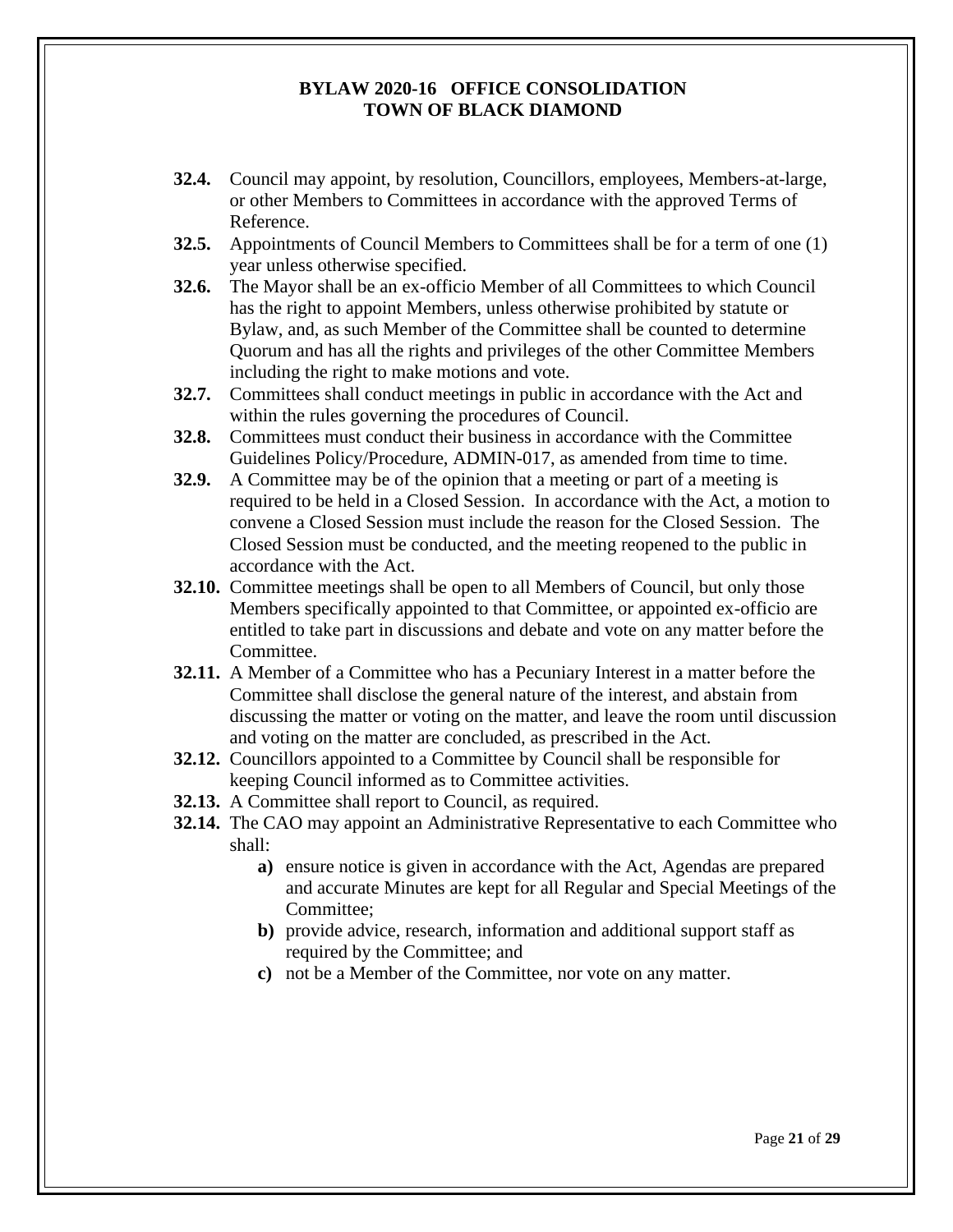## <span id="page-23-0"></span>**33. PUBLIC HEARINGS**

- **33.1.** "Adjourn" used in relation to a Public Hearing, means to take a break in the Public Hearing with the intent of returning to the Public Hearing at another meeting.
- **33.2.** "Close" used in relation to a Public Hearing, means to terminate the Public Hearing.
- **33.3.** Public Hearings required by the Act must be advertised and conducted in accordance with the Act, per Schedule "D".

## <span id="page-23-1"></span>**34. GENERAL**

- **34.1.** Members of Council and Committees of Council shall subscribe to the Council's adopted Code of Conduct Bylaw.
- **34.2.** Bylaws 16-06, 16-13, 17-14, 17-15, 19-01, 19-11 and any amendments thereto, are hereby rescinded.
- **34.3.** This Bylaw takes force and effect upon third and final reading and signing thereof.

| <b>READ A FIRST TIME</b> this                               | 7th | day of | October | A.D. 2020. |
|-------------------------------------------------------------|-----|--------|---------|------------|
| <b>READ A SECOND TIME</b> this                              | 7th | day of | October | A.D. 2020. |
| <b>READ A THIRD AND FINAL TIME</b> this 21st day of October |     |        |         | A.D. 2020. |

| Original Signed |  |
|-----------------|--|
| <b>MAYOR</b>    |  |

 *Original Signed Original Signed*  LEGISLATIVE SERVICES MANAGER

October 21, 2020 Date signed

Page **22** of **29**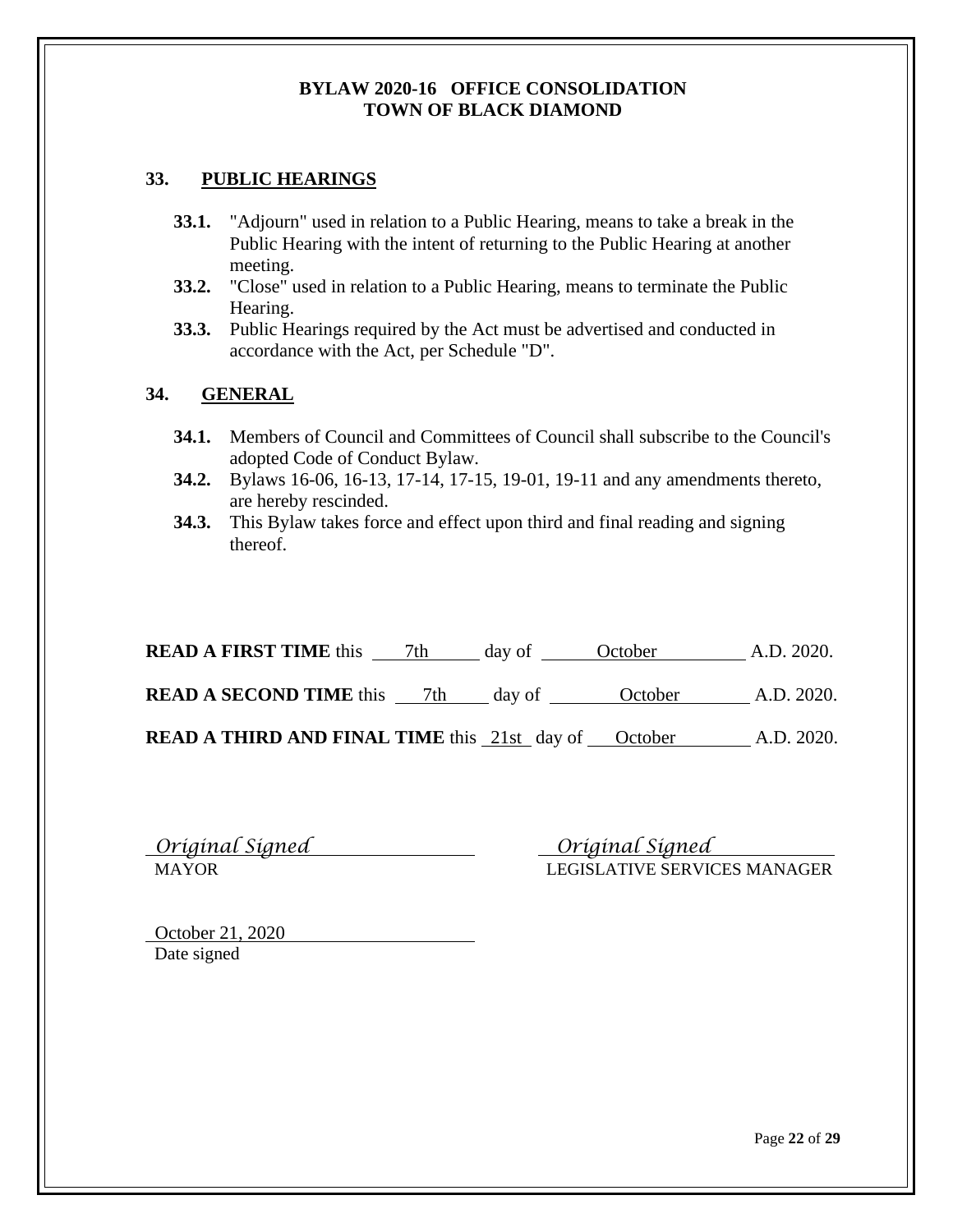#### **Schedule "A"**

#### <span id="page-24-0"></span>**ORDER OF BUSINESS AT REGULAR COUNCIL MEETINGS**

Subject to section 10.2, the normal order of business for a Regular Meeting of Council shall be as follows:

- **1. Call to Order and Presentations**
- **2. Agenda - Addenda and Adoption**
- **3. Adoption of Minutes**
- **4. Public Hearings**
- **5. Question Period**
	- **5.1 Question Period**
	- **5.2 Question Period Actions**
- **6. Delegations**
	- **6.1 Delegation Presentations**
	- **6.2 Delegation Decisions**
- **7. Bylaws**
	- **7.1 Public Hearing Decisions**
	- **7.2 Bylaws**
- **8. Action Items**
- **9. Reports and Committee Minutes**
	- **9.1 Committee Minutes - requiring Council acceptance**
	- **9.2 Councillor Reports**
	- **9.3 Administrative Inquiries and Staff Reports**
- **10. Correspondence and Information**
	- **10.1 Correspondence and Information**
	- **10.2 Correspondence Decisions**
- **11. Notices of Motion**
- **12. Closed Session**
- **13. Adjournment**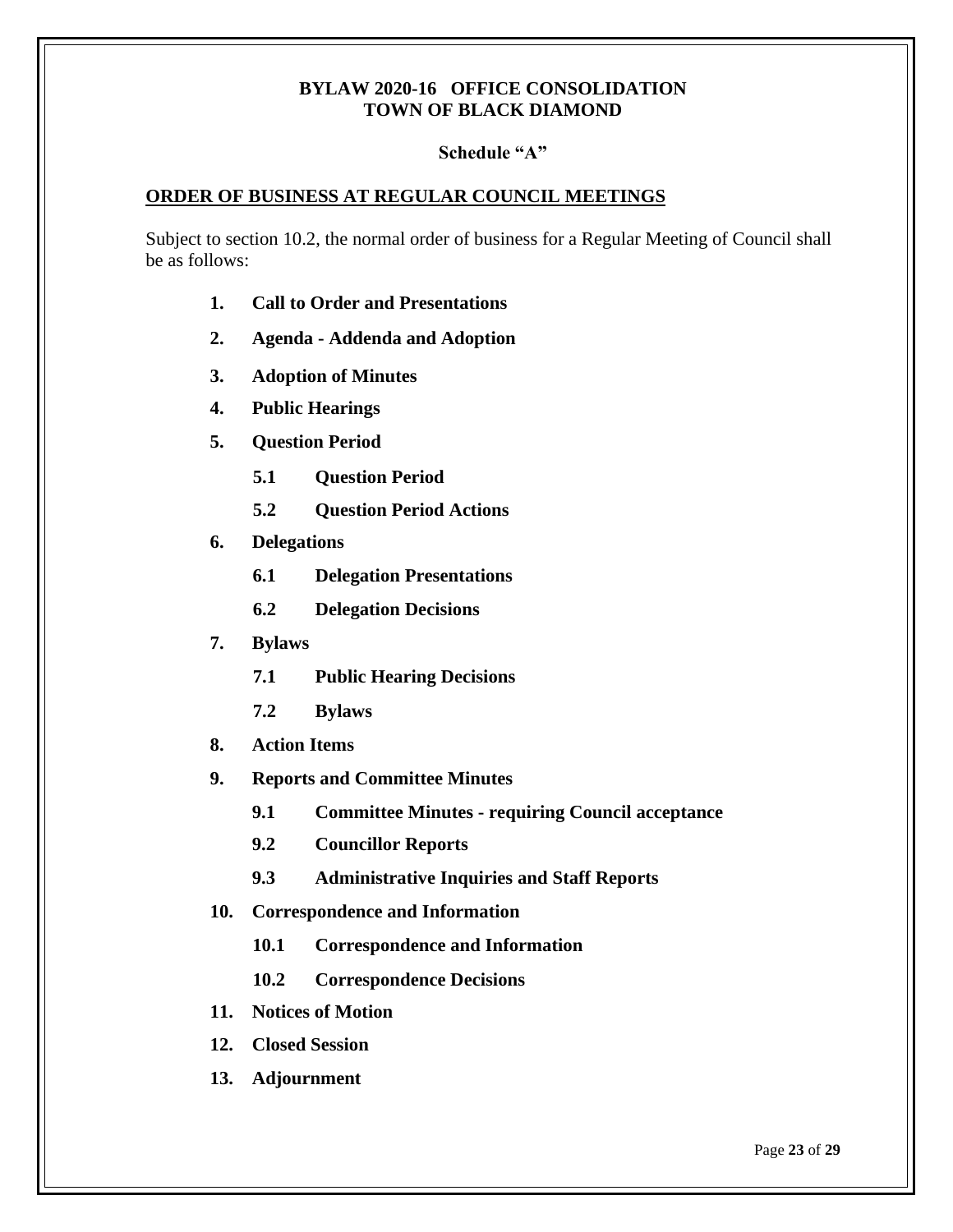#### **Schedule "B"**

#### <span id="page-25-0"></span>**ORDER OF BUSINESS AT SPECIAL COUNCIL MEETINGS**

Subject to section 10.2, the normal order of business for a Special Meeting of Council shall be as follows:

- **1. Call to Order**
- **2. Waiver of Notice**
- **3. Adoption of Agenda**
- **4. Delegation(s)**
- **5. Items to be Discussed**
- **6. Closed Session**
- **7. Adjournment**

A special council meeting may be held with less than 24 hours notice to all Councillors and without notice to the public if at least 2/3 of the whole council agrees to this in writing before the beginning of the meeting. (*MGA* 194)

No matter other than that stated in this notice calling the special council meeting may be transacted at the meeting unless the whole council is present at the meeting and the council agrees to deal with the matter in question. (*MGA* 194)

Where the sole purpose of a meeting of a local authority is to pass a resolution referred to in section 21(1) or 23(1), the notice requirements in sections 194 to 196 and 199 of the *Municipal Government Act* do not apply. (*Emergency Management Act 23.1)*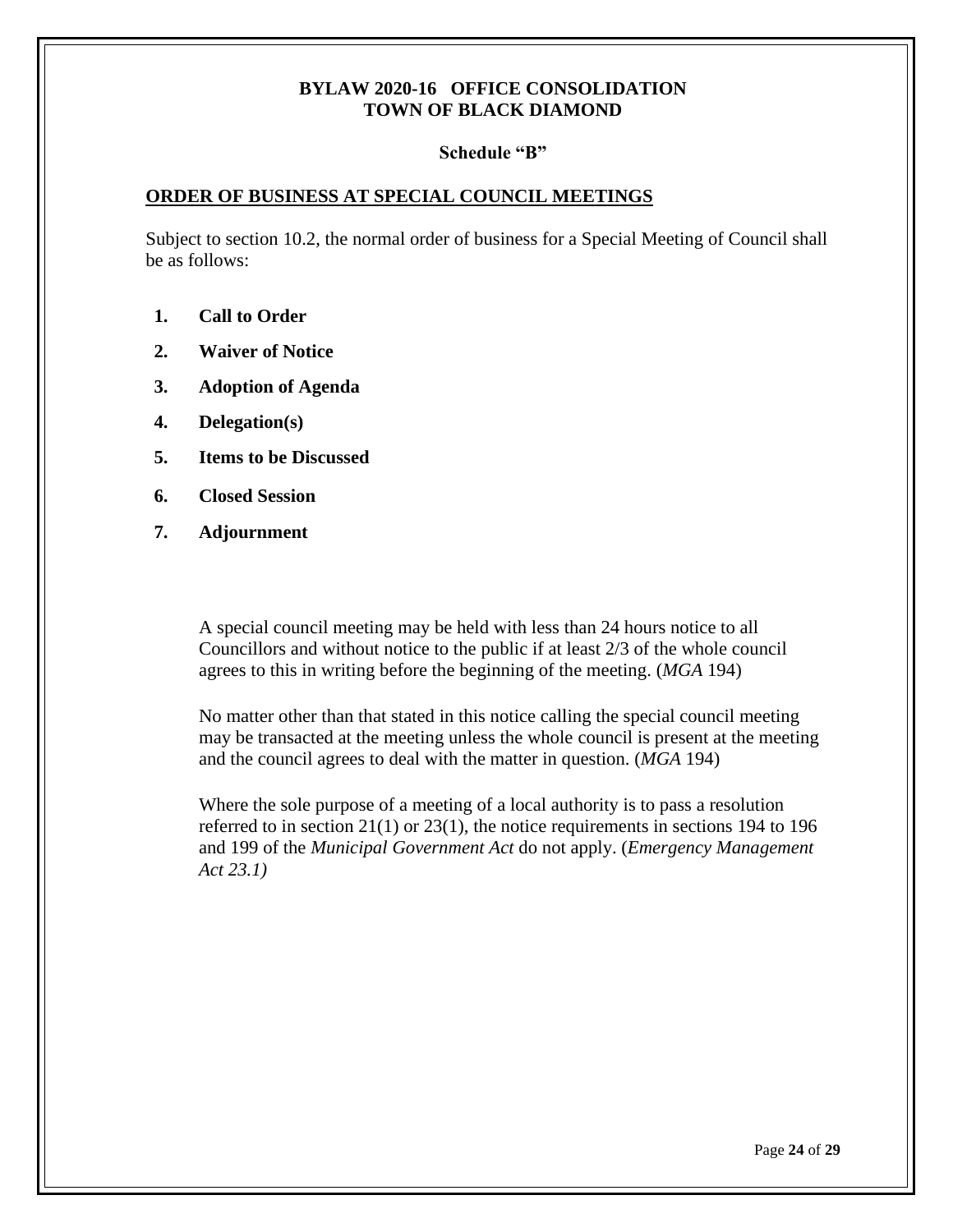#### **Schedule "C"**

#### <span id="page-26-0"></span>**ORDER OF BUSINESS AT ORGANIZATIONAL MEETINGS**

The normal order of business for the Organizational Meeting of Council shall be as follows:

- **1. Call to Order** *Oaths of Office will be sworn if the Organizational Meeting immediately follows an election or by-election*
- **2. Adoption of Agenda**
- **3. Policies for Review**
- **4. Bylaws for Review**
- **5. Meetings Schedule**
- **6. Selection and Swearing-In of Deputy Mayor**
- **7. Banking Resolutions**
- **8. Council Committee Representation**
- **9. Health & Safety**
- **10. Adjournment**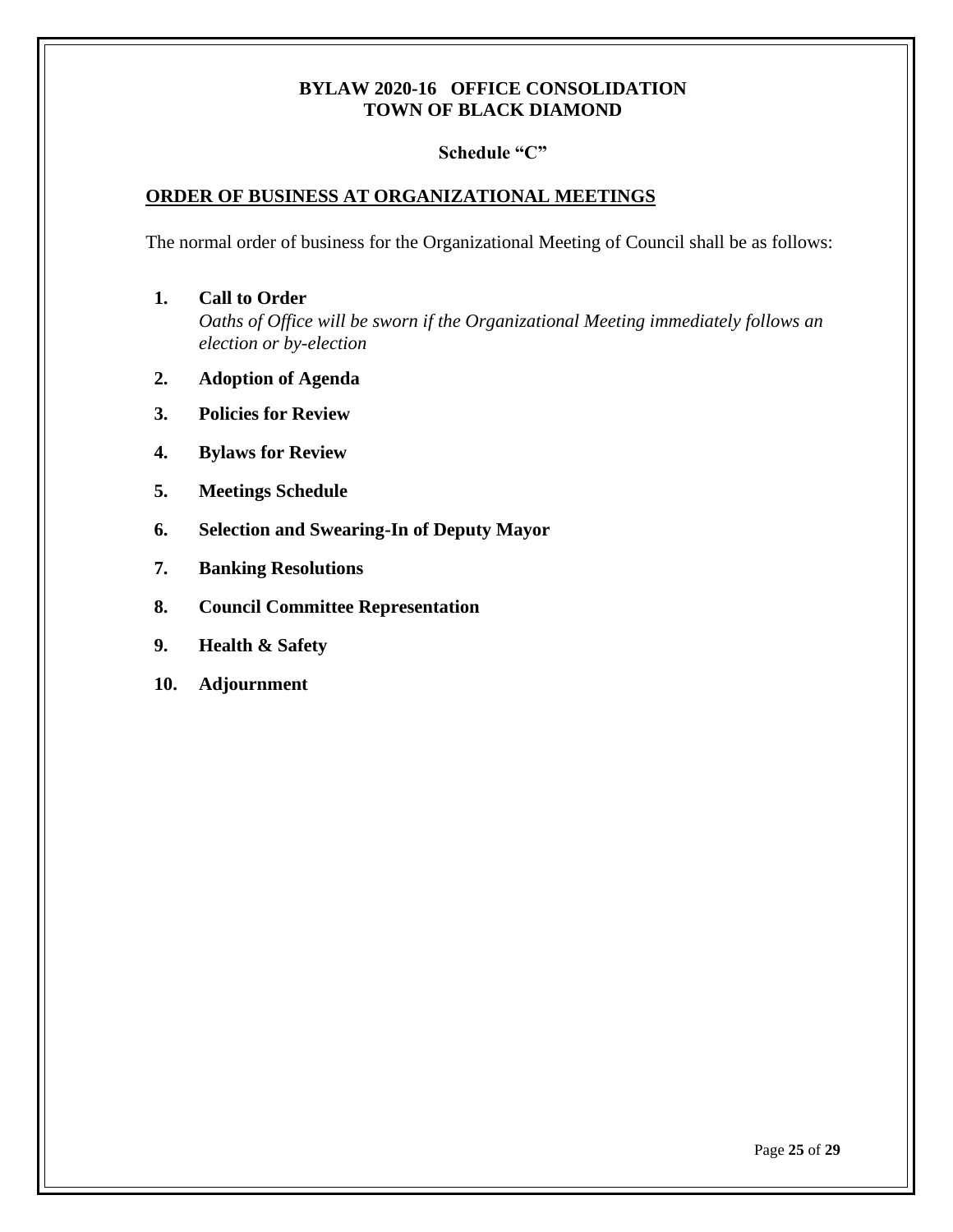#### **Schedule "D"**

## **PUBLIC HEARINGS PROCEDURES**

- <span id="page-27-0"></span>**1.** The Chair calls the hearing to order. The Chair will then explain the procedure to be followed during the hearing. *All questions and comments shall be directed through the Chair.*
- **2.** The Chair state the matter to be considered and will verify that the Public Hearing was advertised in accordance with the *Municipal Government Act*.
- **3.** The Planning Officer will then be asked to introduce the application, describing the area, its recent history, any technical matters or concerns and the recommendation of the relevant development authority. Council can then put questions to the Planning Officer pertaining to the presentation.
- **4.** The Applicant or the Applicant's designated representatives will then be given a maximum of 20 minutes to make their presentation. A majority vote of Council can provide a longer presentation time allotment if agreed to prior to the beginning of the presentation. Following the presentation, Councillors can then put questions to the Applicant or their representatives.
- **5.** The Chair will then receive any late written submissions (10 copies are required). The written submissions will be read into the record.
- **6.** Any person, group of persons or person representing them, who claims to be affected by the Bylaw will be heard. The Chair will call them forward, in the following order:
	- those who have signed in to speak to the Bylaw. All attendees are encouraged to summarize their concerns in a concise manner rather than reading the entire letter if one is already submitted by the speaker,
	- anyone present who wishes to make general comments regarding the Bylaw, and
	- all persons who want to respond to any *new information* that has arisen.

Authorized speakers must:

- state their name for the record, and if applicable, the name of the person(s) they are representing,
- remember to direct all remarks to the Chair and not to the Applicant,
- make presentations only, not ask questions, and
- complete their presentations within the allotted five (5) minutes, unless representing a group, then ten (10) minutes is permitted.

Councillors may ask questions at the end of each presentation.

**7.** The Chair will verify that there are no more written or verbal presentations. Any late written submissions will be read into the record.